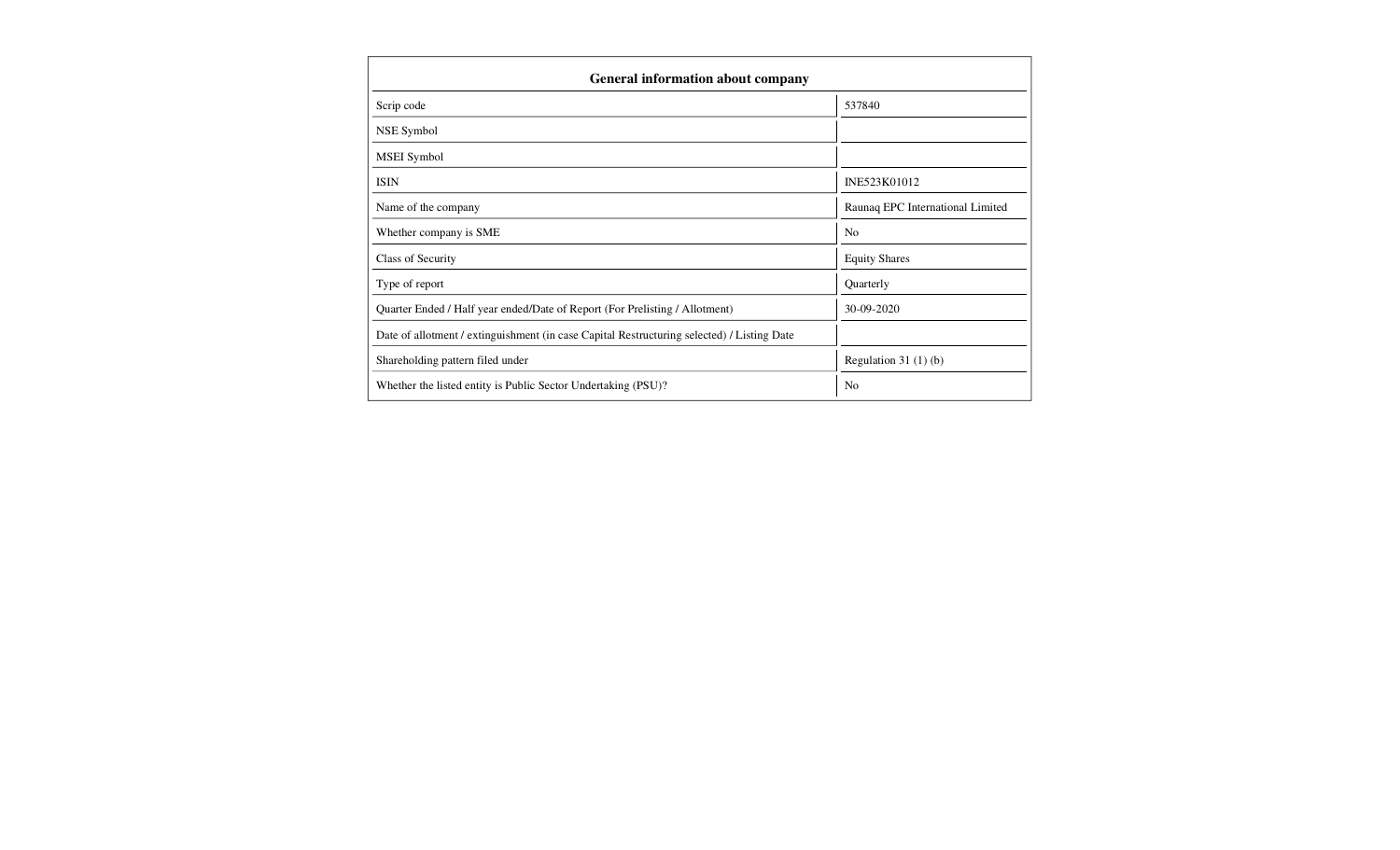|            |                                                                                           | <b>Declaration</b> |                                |                       |                             |
|------------|-------------------------------------------------------------------------------------------|--------------------|--------------------------------|-----------------------|-----------------------------|
| Sr.<br>No. | Particular                                                                                | Yes/No             | Promoter and<br>Promoter Group | Public<br>shareholder | Non Promoter-<br>Non Public |
|            | Whether the Listed Entity has issued any partly paid<br>up shares?                        | N <sub>0</sub>     | N <sub>0</sub>                 | <b>No</b>             | N <sub>0</sub>              |
| 2          | Whether the Listed Entity has issued any Convertible<br>Securities?                       | N <sub>o</sub>     | No                             | N <sub>0</sub>        | N <sub>0</sub>              |
| 3          | Whether the Listed Entity has issued any Warrants?                                        | N <sub>0</sub>     | N <sub>0</sub>                 | N <sub>o</sub>        | N <sub>o</sub>              |
| 4          | Whether the Listed Entity has any shares against<br>which depository receipts are issued? | N <sub>0</sub>     | N <sub>0</sub>                 | <b>No</b>             | N <sub>0</sub>              |
| 5          | Whether the Listed Entity has any shares in locked-in?                                    | N <sub>0</sub>     | <b>No</b>                      | N <sub>0</sub>        | N <sub>0</sub>              |
| 6          | Whether any shares held by promoters are pledge or<br>otherwise encumbered?               | N <sub>0</sub>     | N <sub>0</sub>                 |                       |                             |
| 7          | Whether company has equity shares with differential<br>voting rights?                     | N <sub>0</sub>     | N <sub>0</sub>                 | No                    | N <sub>0</sub>              |
| 8          | Whether the listed entity has any significant beneficial<br>owner?                        | Yes                |                                |                       |                             |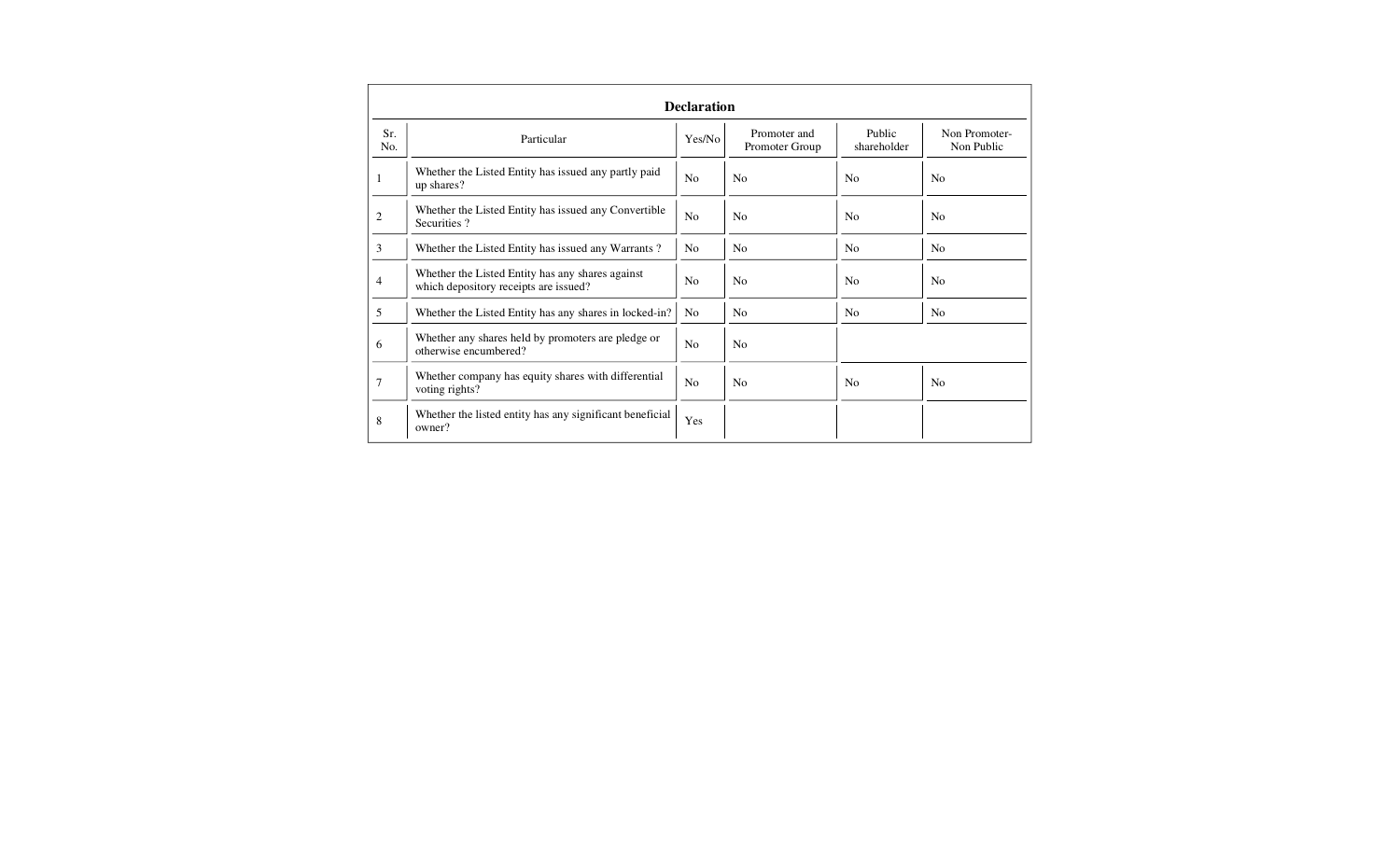|                                                                                                                                                                                                                                                                                                                                                                                                                   |                                                |                |                                   |                            |        |               | Table I - Summary Statement holding of specified securities |                                                                  |  |         |       |  |
|-------------------------------------------------------------------------------------------------------------------------------------------------------------------------------------------------------------------------------------------------------------------------------------------------------------------------------------------------------------------------------------------------------------------|------------------------------------------------|----------------|-----------------------------------|----------------------------|--------|---------------|-------------------------------------------------------------|------------------------------------------------------------------|--|---------|-------|--|
|                                                                                                                                                                                                                                                                                                                                                                                                                   |                                                |                | No. of<br>fully                   | No.<br><b>Of</b><br>Partly | No. Of | Total<br>nos. | Shareholding<br>as a % of<br>total no. of                   | Number of Voting Rights held in each<br>class of securities (IX) |  |         |       |  |
| shares<br>Category<br>Nos. Of<br>paid-<br>paid up<br>shares<br>underlying<br>held<br>Category<br>of<br>shareholders<br>equity<br>(calculated as<br>up<br>shareholder<br>$(VII) =$<br>Depository<br>(I)<br>(III)<br>shares<br>per SCRR,<br>equity<br>Receipts<br>$(IV)+$<br>(II)<br>held<br>1957) (VIII)<br>shares<br>(VI)<br>$(V)+$<br>Class<br>(IV)<br>held<br>As a $%$ of<br>(VI)<br>eg: X<br>(V)<br>$(A+B+C2)$ |                                                |                |                                   |                            | shares |               | No of Voting (XIV) Rights                                   |                                                                  |  |         |       |  |
|                                                                                                                                                                                                                                                                                                                                                                                                                   | Class<br>eg:y                                  | Total          | Total as a<br>$%$ of<br>$(A+B+C)$ |                            |        |               |                                                             |                                                                  |  |         |       |  |
| (A)                                                                                                                                                                                                                                                                                                                                                                                                               | Promoter<br>$\&$<br>Promoter<br>Group          | $\overline{4}$ | 1747955                           |                            |        | 1747955       | 52.28                                                       | 1747955                                                          |  | 1747955 | 52.28 |  |
| (B)                                                                                                                                                                                                                                                                                                                                                                                                               | Public                                         | 1658           | 1595288                           |                            |        | 1595288       | 47.72                                                       | 1595288                                                          |  | 1595288 | 47.72 |  |
| (C)                                                                                                                                                                                                                                                                                                                                                                                                               | Non<br>Promoter-<br>Non Public                 |                |                                   |                            |        |               |                                                             |                                                                  |  |         |       |  |
| (C1)                                                                                                                                                                                                                                                                                                                                                                                                              | <b>Shares</b><br>underlying<br><b>DRs</b>      |                |                                   |                            |        |               |                                                             |                                                                  |  |         |       |  |
| (C2)                                                                                                                                                                                                                                                                                                                                                                                                              | Shares held<br>by<br>Employee<br><b>Trusts</b> |                |                                   |                            |        |               |                                                             |                                                                  |  |         |       |  |
|                                                                                                                                                                                                                                                                                                                                                                                                                   | Total                                          | 1662           | 3343243                           |                            |        | 3343243       | 100                                                         | 3343243                                                          |  | 3343243 | 100   |  |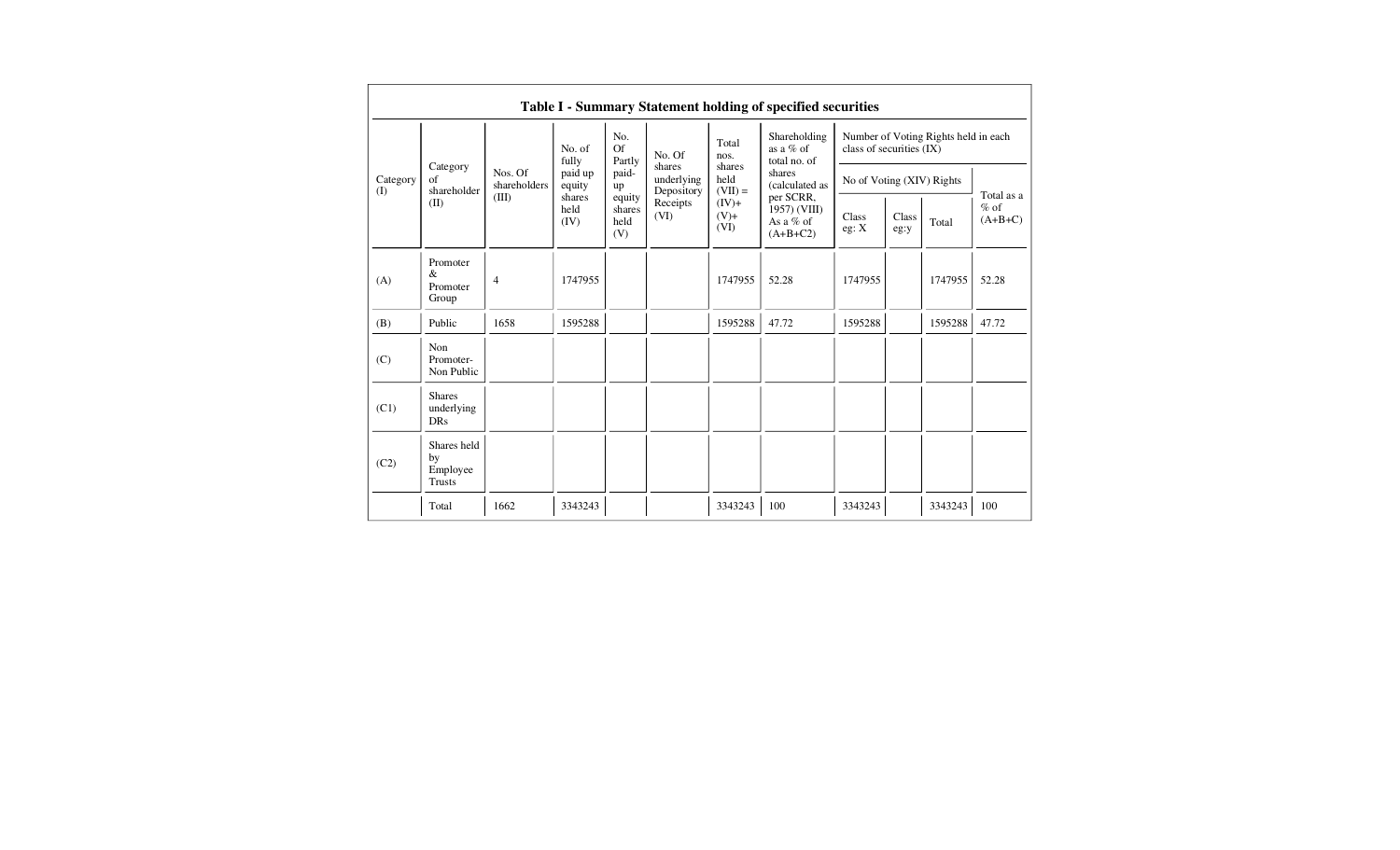|          |                                                |                                       |                                                                                                                                                                                                       |                                                                                                | Table I - Summary Statement holding of specified securities                                    |                                                         |                                          |                                                         |                                                    |                                       |
|----------|------------------------------------------------|---------------------------------------|-------------------------------------------------------------------------------------------------------------------------------------------------------------------------------------------------------|------------------------------------------------------------------------------------------------|------------------------------------------------------------------------------------------------|---------------------------------------------------------|------------------------------------------|---------------------------------------------------------|----------------------------------------------------|---------------------------------------|
| Category | Category<br>of                                 | No. Of<br><b>Shares</b><br>Underlying | No. Of<br><b>Shares</b><br>No. of<br>Underlying<br><b>Shares</b><br>Underlying<br>Outstanding<br>convertible<br>Outstanding<br>securities<br>Warrants<br>and No. Of<br>$(X_i)$<br>Warrants<br>(Xi)(a) | Outstanding                                                                                    | Shareholding,<br>as a $%$<br>assuming full<br>conversion of<br>convertible<br>securities (as a |                                                         | Number of<br>Locked in<br>shares $(XII)$ | <b>Shares</b><br>(XIII)                                 | Number of<br>pledged or<br>otherwise<br>encumbered | Number of<br>equity shares<br>held in |
| (I)      | shareholder<br>(II)                            | convertible<br>securities<br>(X)      |                                                                                                                                                                                                       | percentage of<br>diluted share<br>capital) $(XI)=$<br>$(VII)+(X)$ As a<br>$%$ of<br>$(A+B+C2)$ | No.<br>(a)                                                                                     | As a<br>$%$ of<br>total<br><b>Shares</b><br>held<br>(b) | No.<br>(a)                               | As a<br>$%$ of<br>total<br><b>Shares</b><br>held<br>(b) | dematerialized<br>form $(XIV)$                     |                                       |
| (A)      | Promoter<br>&<br>Promoter<br>Group             |                                       |                                                                                                                                                                                                       |                                                                                                | 52.28                                                                                          |                                                         |                                          |                                                         |                                                    | 1728020                               |
| (B)      | Public                                         |                                       |                                                                                                                                                                                                       |                                                                                                | 47.72                                                                                          |                                                         |                                          |                                                         |                                                    | 1374094                               |
| (C)      | Non<br>Promoter-<br>Non Public                 |                                       |                                                                                                                                                                                                       |                                                                                                |                                                                                                |                                                         |                                          |                                                         |                                                    |                                       |
| (C1)     | <b>Shares</b><br>underlying<br><b>DRs</b>      |                                       |                                                                                                                                                                                                       |                                                                                                |                                                                                                |                                                         |                                          |                                                         |                                                    |                                       |
| (C2)     | Shares held<br>by<br>Employee<br><b>Trusts</b> |                                       |                                                                                                                                                                                                       |                                                                                                |                                                                                                |                                                         |                                          |                                                         |                                                    |                                       |
|          | Total                                          |                                       |                                                                                                                                                                                                       |                                                                                                | 100                                                                                            |                                                         |                                          |                                                         |                                                    | 3102114                               |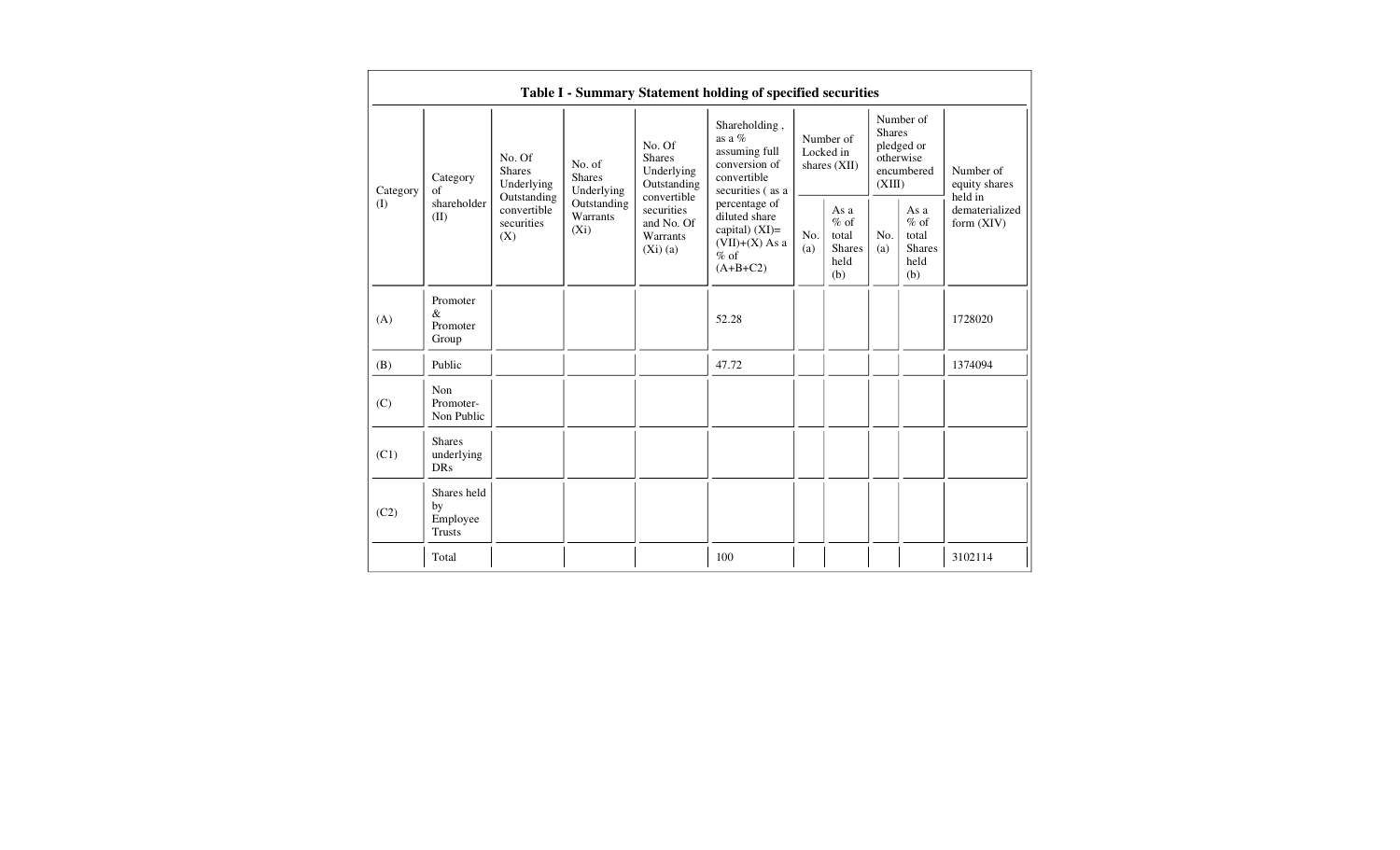|                                                                                                | Table II - Statement showing shareholding pattern of the Promoter and Promoter Group |                         |                        |                                 |                                    |                             |                                                  |                           |                                                                  |         |                                 |
|------------------------------------------------------------------------------------------------|--------------------------------------------------------------------------------------|-------------------------|------------------------|---------------------------------|------------------------------------|-----------------------------|--------------------------------------------------|---------------------------|------------------------------------------------------------------|---------|---------------------------------|
|                                                                                                |                                                                                      |                         | No. of<br>fully        | No.<br><b>Of</b><br>Partly      | No. Of                             | Total<br>nos.               | Shareholding<br>as a % of<br>total no. of        |                           | Number of Voting Rights held in<br>each class of securities (IX) |         |                                 |
| Sr.                                                                                            | Category $&$<br>Name of the                                                          | Nos. Of<br>shareholders | paid up<br>equity      | paid-<br>up                     | shares<br>underlying<br>Depository | shares<br>held<br>$(VII) =$ | shares<br><i>(calculated)</i><br>as per          | No of Voting (XIV) Rights |                                                                  |         | Total<br>as a $%$               |
|                                                                                                | Shareholders (I)                                                                     | (III)                   | shares<br>held<br>(IV) | equity<br>shares<br>held<br>(V) | Receipts<br>(VI)                   | $(IV)+$<br>$(V)+$<br>(VI)   | SCRR,<br>1957) (VIII)<br>As a % of<br>$(A+B+C2)$ | Class<br>eg: X            | Class<br>eg:y                                                    | Total   | of<br>Total<br>Voting<br>rights |
| А                                                                                              | Table II - Statement showing shareholding pattern of the Promoter and Promoter Group |                         |                        |                                 |                                    |                             |                                                  |                           |                                                                  |         |                                 |
| (1)                                                                                            | Indian                                                                               |                         |                        |                                 |                                    |                             |                                                  |                           |                                                                  |         |                                 |
| (a)                                                                                            | Individuals/Hindu<br>undivided Family                                                | $\overline{c}$          | 1486630                |                                 |                                    | 1486630                     | 44.47                                            | 1486630                   |                                                                  | 1486630 | 44.47                           |
| (d)                                                                                            | Any Other<br>(specify)                                                               | $\overline{c}$          | 261325                 |                                 |                                    | 261325                      | 7.82                                             | 261325                    |                                                                  | 261325  | 7.82                            |
| Sub-Total<br>(A)(1)                                                                            |                                                                                      | $\overline{4}$          | 1747955                |                                 |                                    | 1747955                     | 52.28                                            | 1747955                   |                                                                  | 1747955 | 52.28                           |
| (2)                                                                                            | Foreign                                                                              |                         |                        |                                 |                                    |                             |                                                  |                           |                                                                  |         |                                 |
| Total<br>Shareholding<br>of Promoter<br>and<br>Promoter<br>Group $(A)=$<br>$(A)(1)+(A)$<br>(2) |                                                                                      | $\overline{4}$          | 1747955                |                                 |                                    | 1747955                     | 52.28                                            | 1747955                   |                                                                  | 1747955 | 52.28                           |
| B                                                                                              | Table III - Statement showing shareholding pattern of the Public shareholder         |                         |                        |                                 |                                    |                             |                                                  |                           |                                                                  |         |                                 |
| (1)                                                                                            | Institutions                                                                         |                         |                        |                                 |                                    |                             |                                                  |                           |                                                                  |         |                                 |
| (f)                                                                                            | Financial<br>Institutions/<br><b>Banks</b>                                           | $\mathbf{1}$            | 130                    |                                 |                                    | 130                         | $\boldsymbol{0}$                                 | 130                       |                                                                  | 130     | $\mathbf{0}$                    |
| Sub-Total<br>(B)(1)                                                                            |                                                                                      | $\mathbf{1}$            | 130                    |                                 |                                    | 130                         | $\mathbf{0}$                                     | 130                       |                                                                  | 130     | $\mathbf{0}$                    |
| (3)                                                                                            | Non-institutions                                                                     |                         |                        |                                 |                                    |                             |                                                  |                           |                                                                  |         |                                 |
| (a(i))                                                                                         | Individuals -<br>i.Individual<br>shareholders<br>holding nominal<br>share capital up | 1558                    | 690419                 |                                 |                                    | 690419                      | 20.65                                            | 690419                    |                                                                  | 690419  | 20.65                           |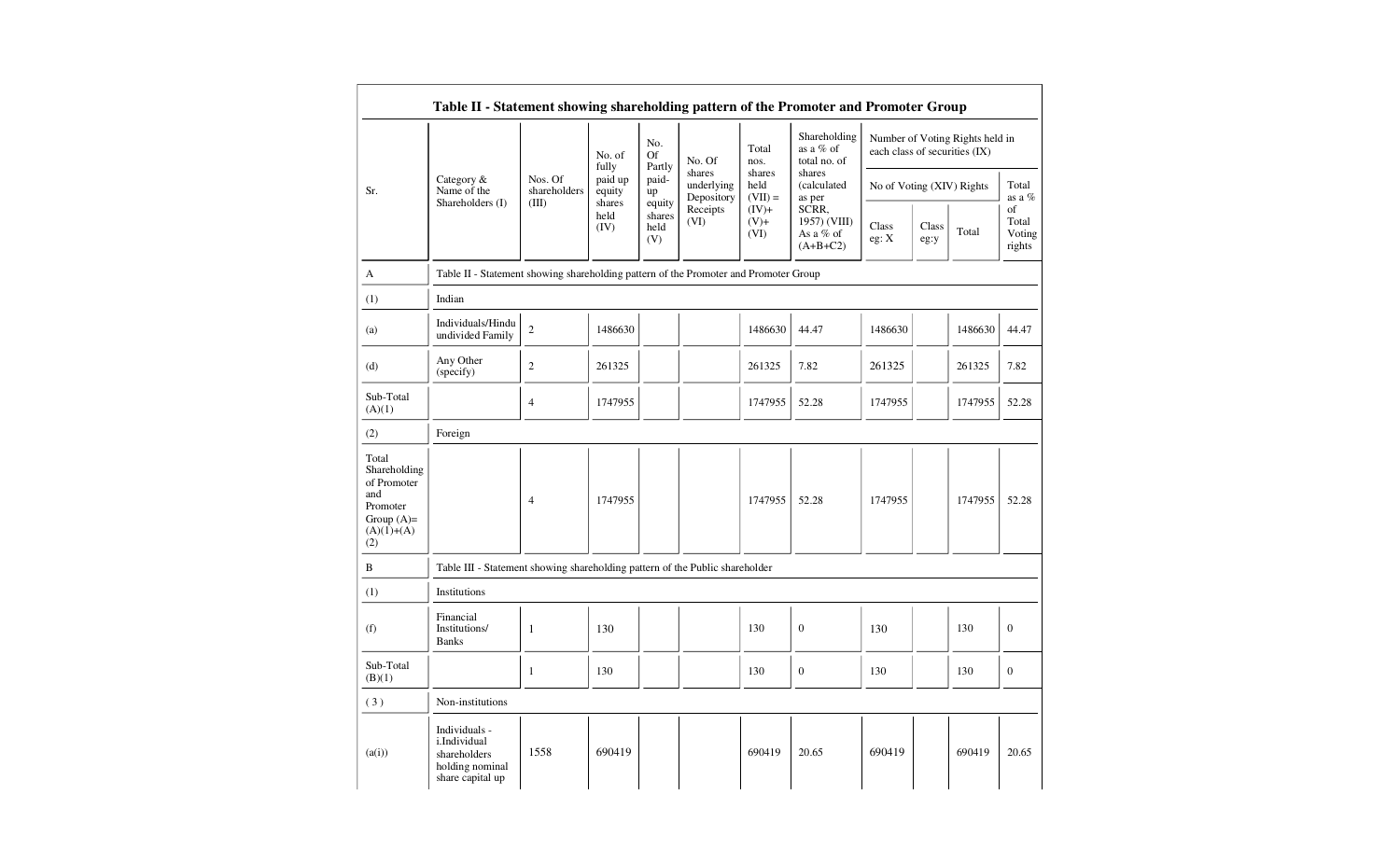|                                                                             | to Rs. 2 lakhs.                                                                                                     |              |         |  |         |       |         |                                                                                               |         |       |
|-----------------------------------------------------------------------------|---------------------------------------------------------------------------------------------------------------------|--------------|---------|--|---------|-------|---------|-----------------------------------------------------------------------------------------------|---------|-------|
| (a(ii))                                                                     | Individuals - ii.<br>Individual<br>shareholders<br>holding nominal<br>share capital in<br>excess of Rs. 2<br>lakhs. | 9            | 508921  |  | 508921  | 15.22 | 508921  |                                                                                               | 508921  | 15.22 |
| (b)                                                                         | NBFCs registered<br>with RBI                                                                                        | $\mathbf{1}$ | 2227    |  | 2227    | 0.07  | 2227    |                                                                                               | 2227    | 0.07  |
| (e)                                                                         | Any Other<br>(specify)                                                                                              | 89           | 393591  |  | 393591  | 11.77 | 393591  |                                                                                               | 393591  | 11.77 |
| Sub-Total<br>(B)(3)                                                         |                                                                                                                     | 1657         | 1595158 |  | 1595158 | 47.71 | 1595158 |                                                                                               | 1595158 | 47.71 |
| <b>Total Public</b><br>Shareholding<br>$(B)=(B)(1)+$<br>$(B)(2)+(B)$<br>(3) |                                                                                                                     | 1658         | 1595288 |  | 1595288 | 47.72 | 1595288 |                                                                                               | 1595288 | 47.72 |
| $\mathcal{C}$                                                               |                                                                                                                     |              |         |  |         |       |         |                                                                                               |         |       |
| Total<br>$(A+B+C2)$                                                         |                                                                                                                     | 1662         | 3343243 |  | 3343243 | 100   | 3343243 |                                                                                               | 3343243 | 100   |
| Total<br>$(A+B+C)$                                                          |                                                                                                                     | 1662         | 3343243 |  | 3343243 | 100   | 3343243 |                                                                                               | 3343243 | 100   |
|                                                                             |                                                                                                                     |              |         |  |         |       |         | Table IV - Statement showing shareholding pattern of the Non Promoter- Non Public shareholder |         |       |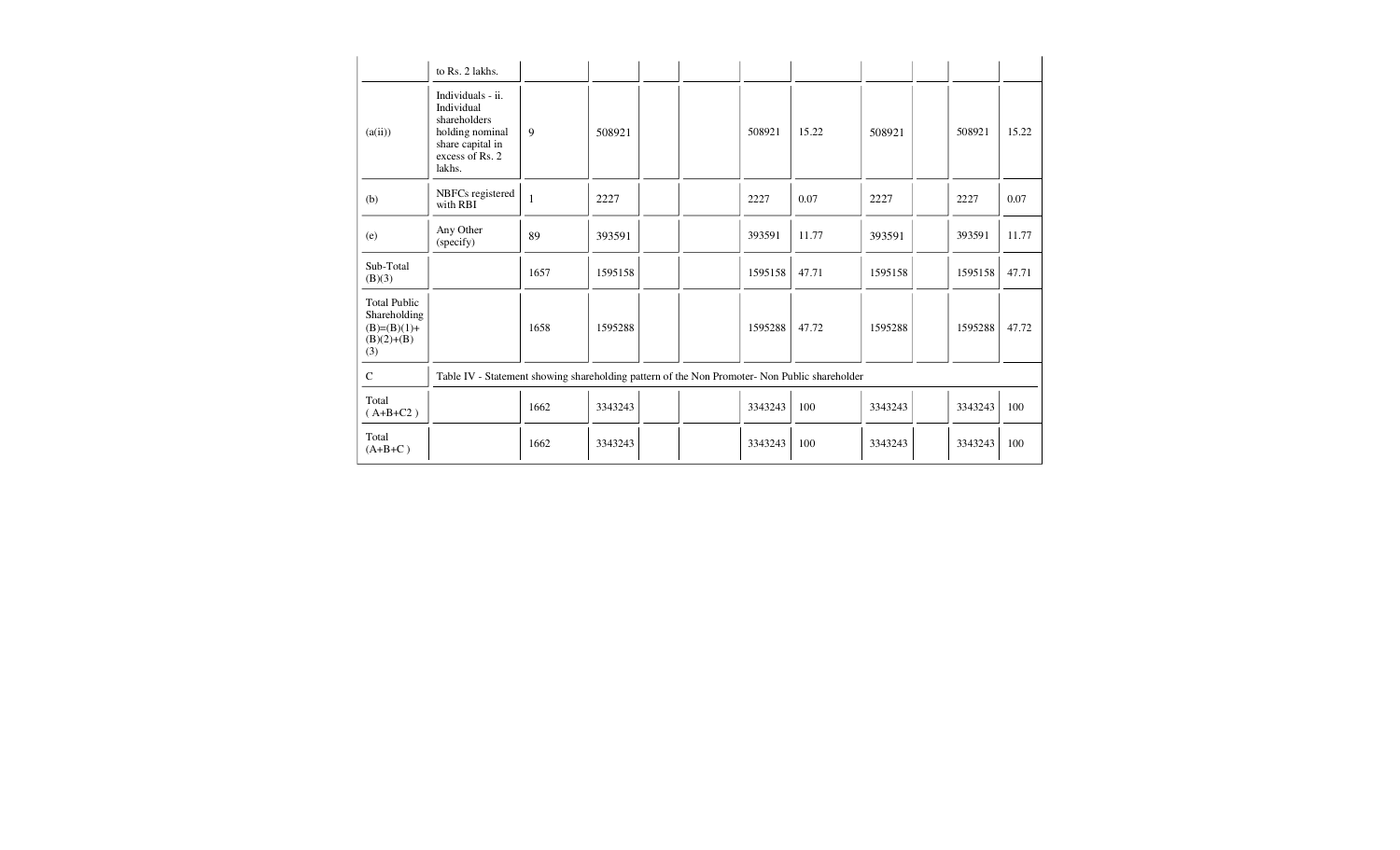| Sr.                                                                                     | No. Of<br>No. Of<br><b>Shares</b><br>No. of<br>Underlying<br><b>Shares</b><br><b>Shares</b><br>Outstanding<br>Underlying<br>Underlying<br>Outstanding<br>convertible<br>Outstanding<br>convertible<br>securities<br>Warrants<br>securities<br>and No. Of<br>$(X_i)$<br>Warrants<br>(X)<br>(Xi)(a) |                                                                                                                 | Shareholding,<br>as a % assuming<br>full conversion<br>of convertible                | Number of<br>Locked in<br>shares $(XII)$                |            | Number of Shares<br>pledged or<br>otherwise<br>encumbered (XIII) |                                           | Number of<br>equity shares |
|-----------------------------------------------------------------------------------------|---------------------------------------------------------------------------------------------------------------------------------------------------------------------------------------------------------------------------------------------------------------------------------------------------|-----------------------------------------------------------------------------------------------------------------|--------------------------------------------------------------------------------------|---------------------------------------------------------|------------|------------------------------------------------------------------|-------------------------------------------|----------------------------|
|                                                                                         |                                                                                                                                                                                                                                                                                                   | securities (as a<br>percentage of<br>diluted share<br>capital) $(XI)=$<br>$(VII)+(X)$ As a<br>$%$ of $(A+B+C2)$ | No.<br>(a)                                                                           | As a<br>$%$ of<br>total<br><b>Shares</b><br>held<br>(b) | No.<br>(a) | As a % of<br>total Shares<br>$\text{held}(\text{b})$             | held in<br>dematerialized<br>form $(XIV)$ |                            |
| A                                                                                       |                                                                                                                                                                                                                                                                                                   |                                                                                                                 | Table II - Statement showing shareholding pattern of the Promoter and Promoter Group |                                                         |            |                                                                  |                                           |                            |
| (1)                                                                                     | Indian                                                                                                                                                                                                                                                                                            |                                                                                                                 |                                                                                      |                                                         |            |                                                                  |                                           |                            |
| (a)                                                                                     |                                                                                                                                                                                                                                                                                                   |                                                                                                                 | 44.47                                                                                |                                                         |            |                                                                  |                                           | 1466695                    |
| (d)                                                                                     |                                                                                                                                                                                                                                                                                                   |                                                                                                                 | 7.82                                                                                 |                                                         |            |                                                                  |                                           | 261325                     |
| Sub-Total (A)<br>(1)                                                                    |                                                                                                                                                                                                                                                                                                   |                                                                                                                 | 52.28                                                                                |                                                         |            |                                                                  |                                           | 1728020                    |
| (2)                                                                                     | Foreign                                                                                                                                                                                                                                                                                           |                                                                                                                 |                                                                                      |                                                         |            |                                                                  |                                           |                            |
| Total<br>Shareholding<br>of Promoter<br>and Promoter<br>Group $(A)=$<br>$(A)(1)+(A)(2)$ |                                                                                                                                                                                                                                                                                                   |                                                                                                                 | 52.28                                                                                |                                                         |            |                                                                  |                                           | 1728020                    |
| B                                                                                       |                                                                                                                                                                                                                                                                                                   |                                                                                                                 | Table III - Statement showing shareholding pattern of the Public shareholder         |                                                         |            |                                                                  |                                           |                            |
| (1)                                                                                     | Institutions                                                                                                                                                                                                                                                                                      |                                                                                                                 |                                                                                      |                                                         |            |                                                                  |                                           |                            |
| (f)                                                                                     |                                                                                                                                                                                                                                                                                                   |                                                                                                                 | $\boldsymbol{0}$                                                                     |                                                         |            |                                                                  |                                           | $\boldsymbol{0}$           |
| Sub-Total (B)<br>(1)                                                                    |                                                                                                                                                                                                                                                                                                   |                                                                                                                 | $\mathbf{0}$                                                                         |                                                         |            |                                                                  |                                           | $\boldsymbol{0}$           |
| (3)                                                                                     | Non-institutions                                                                                                                                                                                                                                                                                  |                                                                                                                 |                                                                                      |                                                         |            |                                                                  |                                           |                            |
| (a(i))                                                                                  |                                                                                                                                                                                                                                                                                                   |                                                                                                                 | 20.65                                                                                |                                                         |            |                                                                  |                                           | 509922                     |
| (a(ii))                                                                                 |                                                                                                                                                                                                                                                                                                   |                                                                                                                 | 15.22                                                                                |                                                         |            |                                                                  |                                           | 487046                     |
| (b)                                                                                     |                                                                                                                                                                                                                                                                                                   |                                                                                                                 | 0.07                                                                                 |                                                         |            |                                                                  |                                           | 2227                       |
| (e)                                                                                     |                                                                                                                                                                                                                                                                                                   |                                                                                                                 | 11.77                                                                                |                                                         |            |                                                                  |                                           | 374899                     |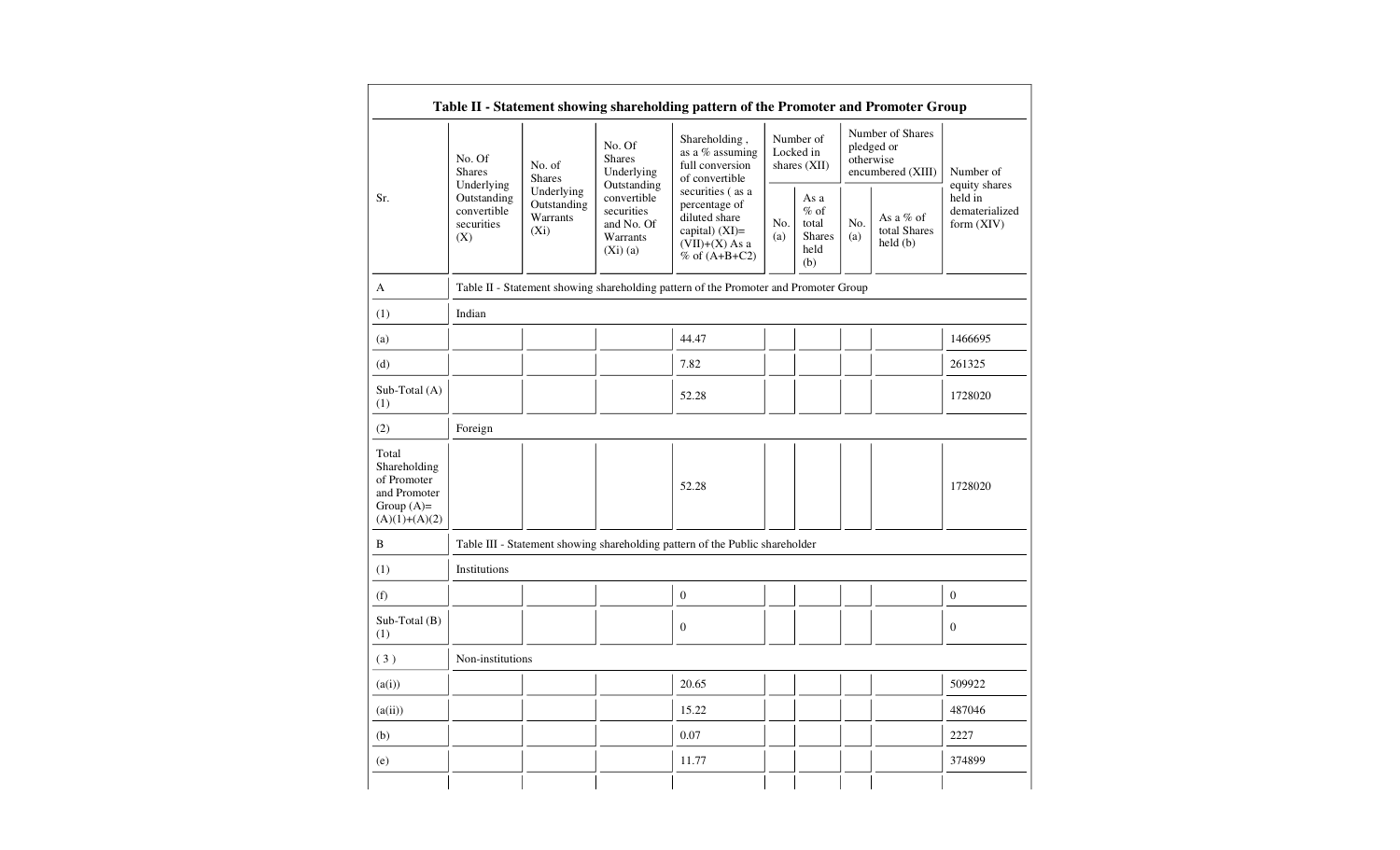| $Sub-Total(B)$<br>(3)                                                   |                                                                                               |  | 47.71                                                                                              |  |  |                        | 1374094 |
|-------------------------------------------------------------------------|-----------------------------------------------------------------------------------------------|--|----------------------------------------------------------------------------------------------------|--|--|------------------------|---------|
| <b>Total Public</b><br>Shareholding<br>$(B)=(B)(1)+$<br>$(B)(2)+(B)(3)$ |                                                                                               |  | 47.72                                                                                              |  |  |                        | 1374094 |
| C                                                                       | Table IV - Statement showing shareholding pattern of the Non Promoter- Non Public shareholder |  |                                                                                                    |  |  |                        |         |
| Total<br>$(A+B+C2)$                                                     |                                                                                               |  | 100                                                                                                |  |  |                        | 3102114 |
| Total<br>$(A+B+C)$                                                      |                                                                                               |  | 100                                                                                                |  |  |                        | 3102114 |
|                                                                         |                                                                                               |  | Disclosure of notes in case of promoter holiding in dematerialsed form is less than 100 percentage |  |  | Textual<br>Information |         |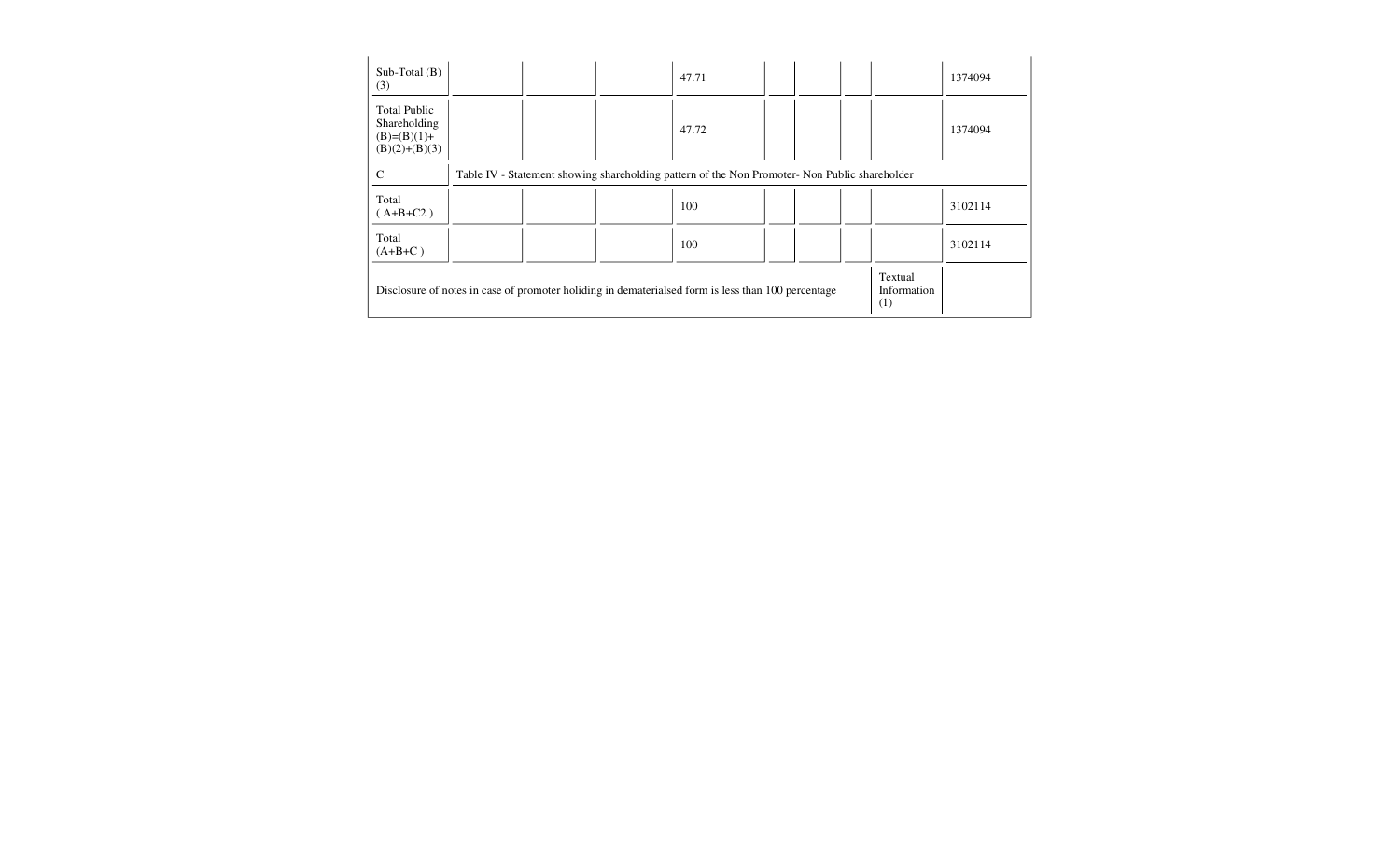|                       | <b>Text Block</b>                                                                           |
|-----------------------|---------------------------------------------------------------------------------------------|
| Textual Information() | 19935 Equity Shares held by Late Dr. Raunaq Singh could not be dematerialised due to death. |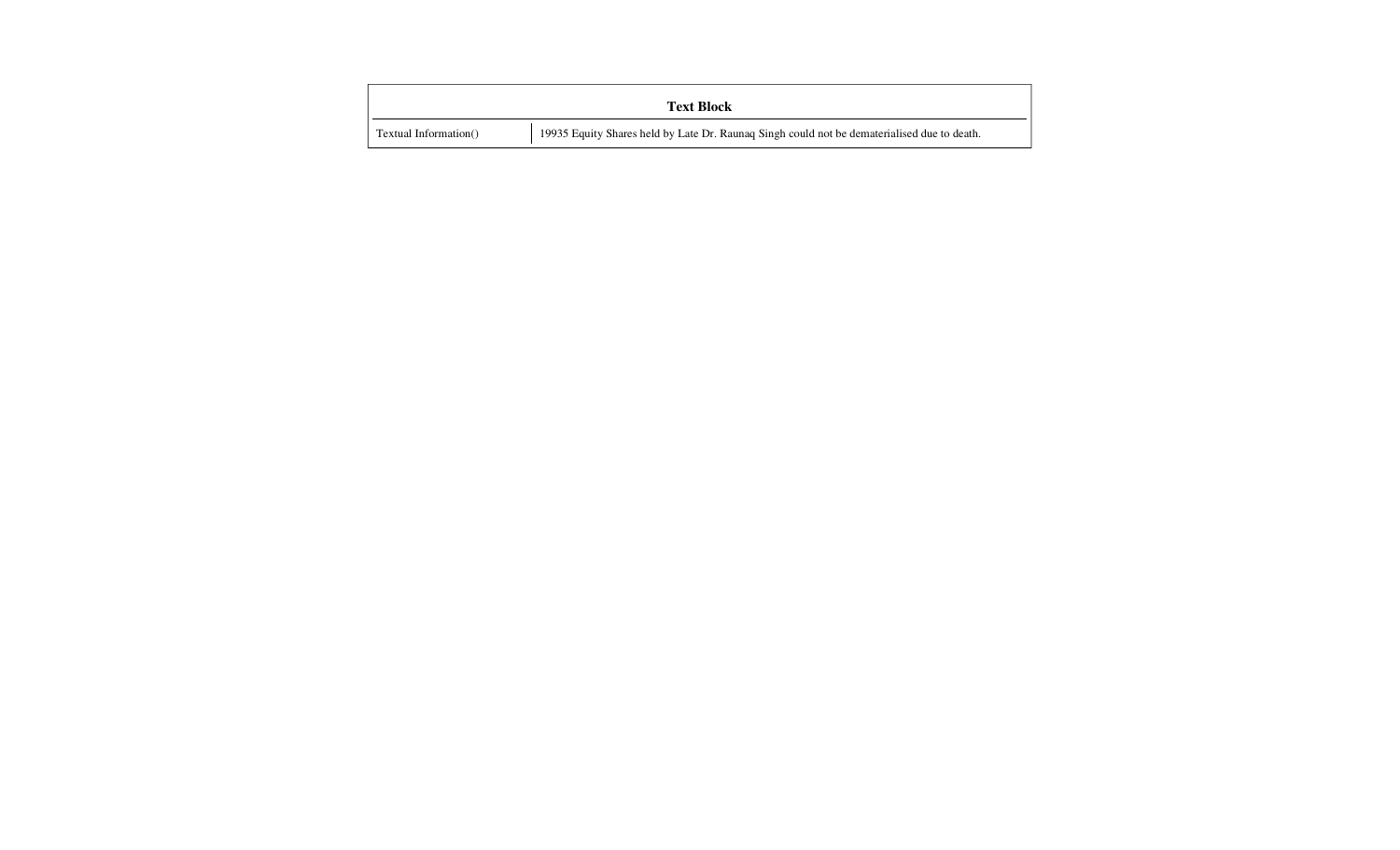|                                                                                                                               |                                                               | Individuals/Hindu undivided Family |                       |
|-------------------------------------------------------------------------------------------------------------------------------|---------------------------------------------------------------|------------------------------------|-----------------------|
| Searial No.                                                                                                                   | $\mathbf{1}$                                                  | $\overline{c}$                     |                       |
| Name of the<br>Shareholders (I)                                                                                               | Surinder Paul Kanwar                                          | Raunaq Singh                       | Click here to go back |
| PAN(II)                                                                                                                       | AAFPK8732L                                                    | ZZZZZ9999Z                         | Total                 |
| No. of fully paid<br>up equity shares<br>$\text{held} (IV)$                                                                   | 1466695                                                       | 19935                              | 1486630               |
| No. Of Partly paid-<br>up equity shares<br>held (V)                                                                           |                                                               |                                    |                       |
| No. Of shares<br>underlying<br>Depository<br>Receipts (VI)                                                                    |                                                               |                                    |                       |
| Total nos. shares<br>held $(VII) = (IV) +$<br>$(V)+(VI)$                                                                      | 1466695                                                       | 19935                              | 1486630               |
| Shareholding as a<br>% of total no. of<br>shares (calculated<br>as per SCRR,<br>$19\bar{5}7$ ) (VIII) As a<br>% of $(A+B+C2)$ | 43.87                                                         | 0.6                                | 44.47                 |
|                                                                                                                               | Number of Voting Rights held in each class of securities (IX) |                                    |                       |
| Class eg: $X$                                                                                                                 | 1466695                                                       | 19935                              | 1486630               |
| Class eg:y                                                                                                                    |                                                               |                                    |                       |
| Total                                                                                                                         | 1466695                                                       | 19935                              | 1486630               |
| Total as a % of<br>Total Voting rights                                                                                        | 43.87                                                         | 0.6                                | 44.47                 |
| No. Of Shares<br>Underlying<br>Outstanding<br>convertible<br>securities $(X)$                                                 |                                                               |                                    |                       |
| No. of Shares<br>Underlying<br>Outstanding<br>Warrants (Xi)                                                                   |                                                               |                                    |                       |

,他们的人们也不会不会不会。""我们的人们,我们的人们,我们的人们,我们的人们,我们的人们,我们的人们,我们的人们,我们的人们,我们的人们,我们的人们,我们的人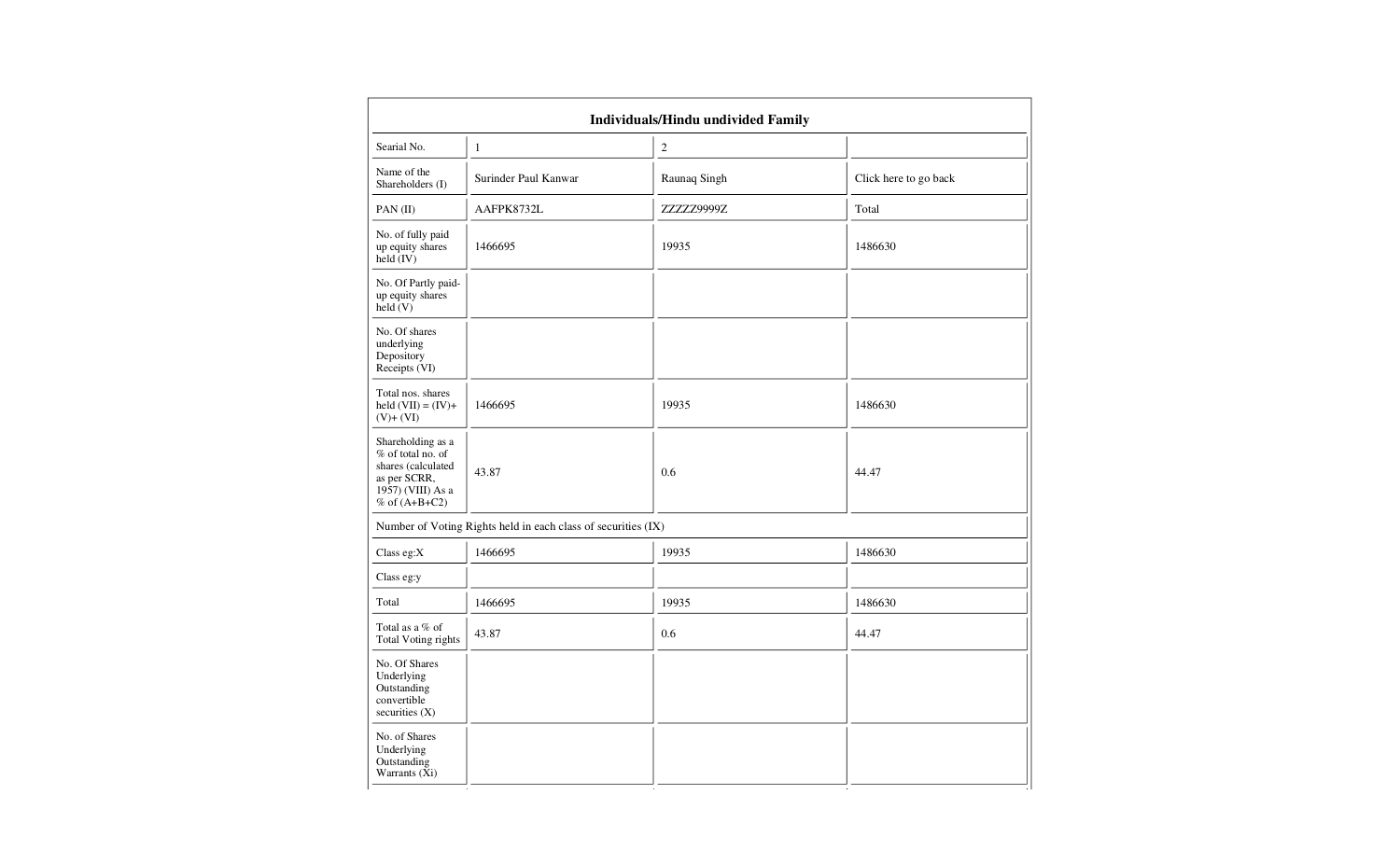| No. Of Shares<br>Underlying<br>Outstanding<br>convertible<br>securities and No.<br>Of Warrants (Xi)<br>(a)                                                                                |                                                         |                        |         |
|-------------------------------------------------------------------------------------------------------------------------------------------------------------------------------------------|---------------------------------------------------------|------------------------|---------|
| Shareholding, as a<br>% assuming full<br>conversion of<br>convertible<br>securities (as a<br>percentage of<br>diluted share<br>capital) (XI)= (VII)<br>$+(Xi)(a)$ As a % of<br>$(A+B+C2)$ | 43.87                                                   | 0.6                    | 44.47   |
| Number of Locked in shares (XII)                                                                                                                                                          |                                                         |                        |         |
| No. $(a)$                                                                                                                                                                                 |                                                         |                        |         |
| As a % of total<br>Shares held (b)                                                                                                                                                        |                                                         |                        |         |
|                                                                                                                                                                                           | Number of Shares pledged or otherwise encumbered (XIII) |                        |         |
| No. $(a)$                                                                                                                                                                                 |                                                         |                        |         |
| As a % of total<br>Shares held (b)                                                                                                                                                        |                                                         |                        |         |
| Number of equity<br>shares held in<br>dematerialized<br>form $(XIV)$                                                                                                                      | 1466695                                                 | $\theta$               | 1466695 |
| Reason for not providing PAN                                                                                                                                                              |                                                         |                        |         |
| Reason for not<br>providing PAN                                                                                                                                                           |                                                         | Textual Information(1) |         |
| Shareholder type                                                                                                                                                                          | Promoter                                                | Promoter               |         |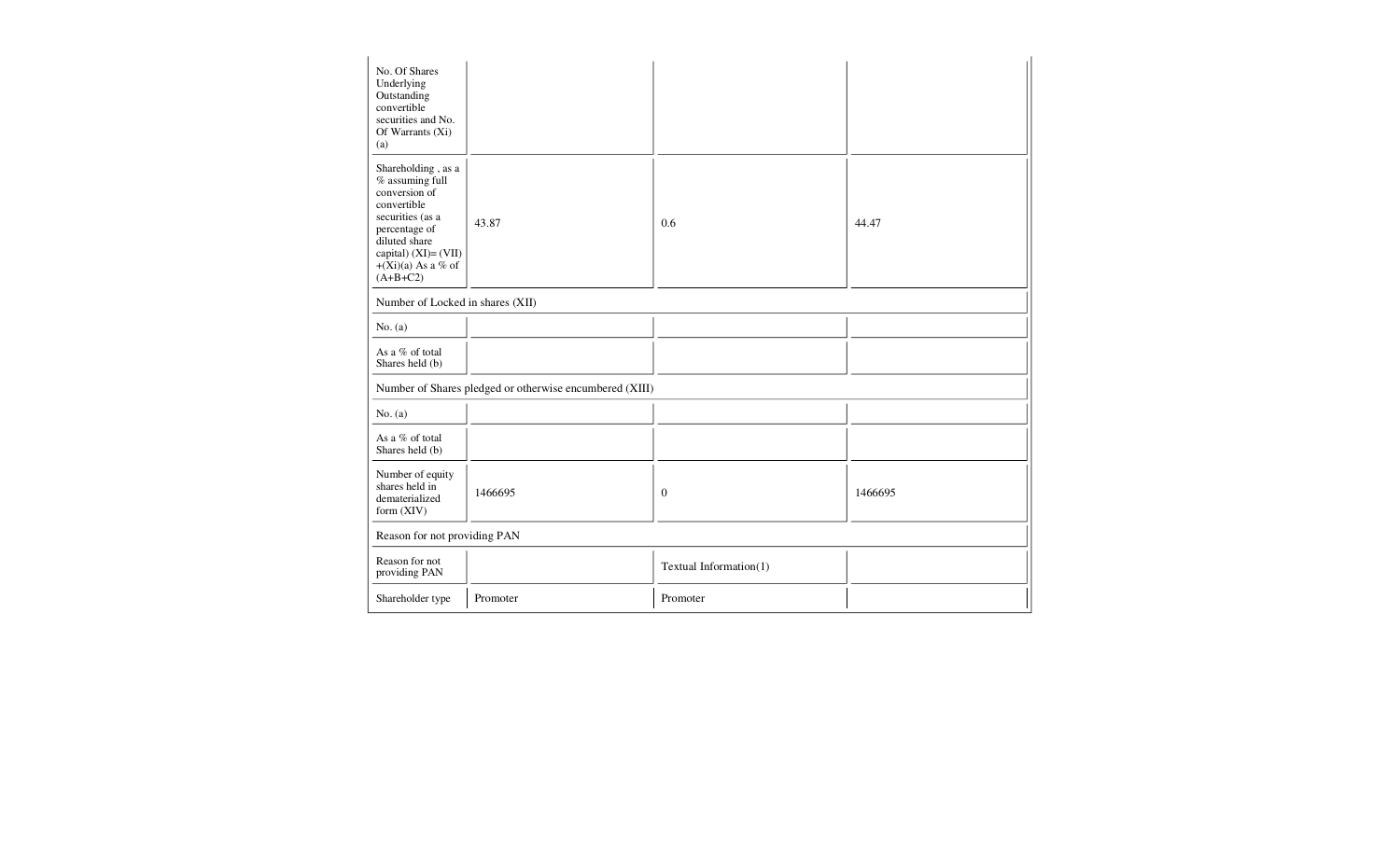|                        | <b>Text Block</b> |
|------------------------|-------------------|
| Textual Information(1) | Deceased          |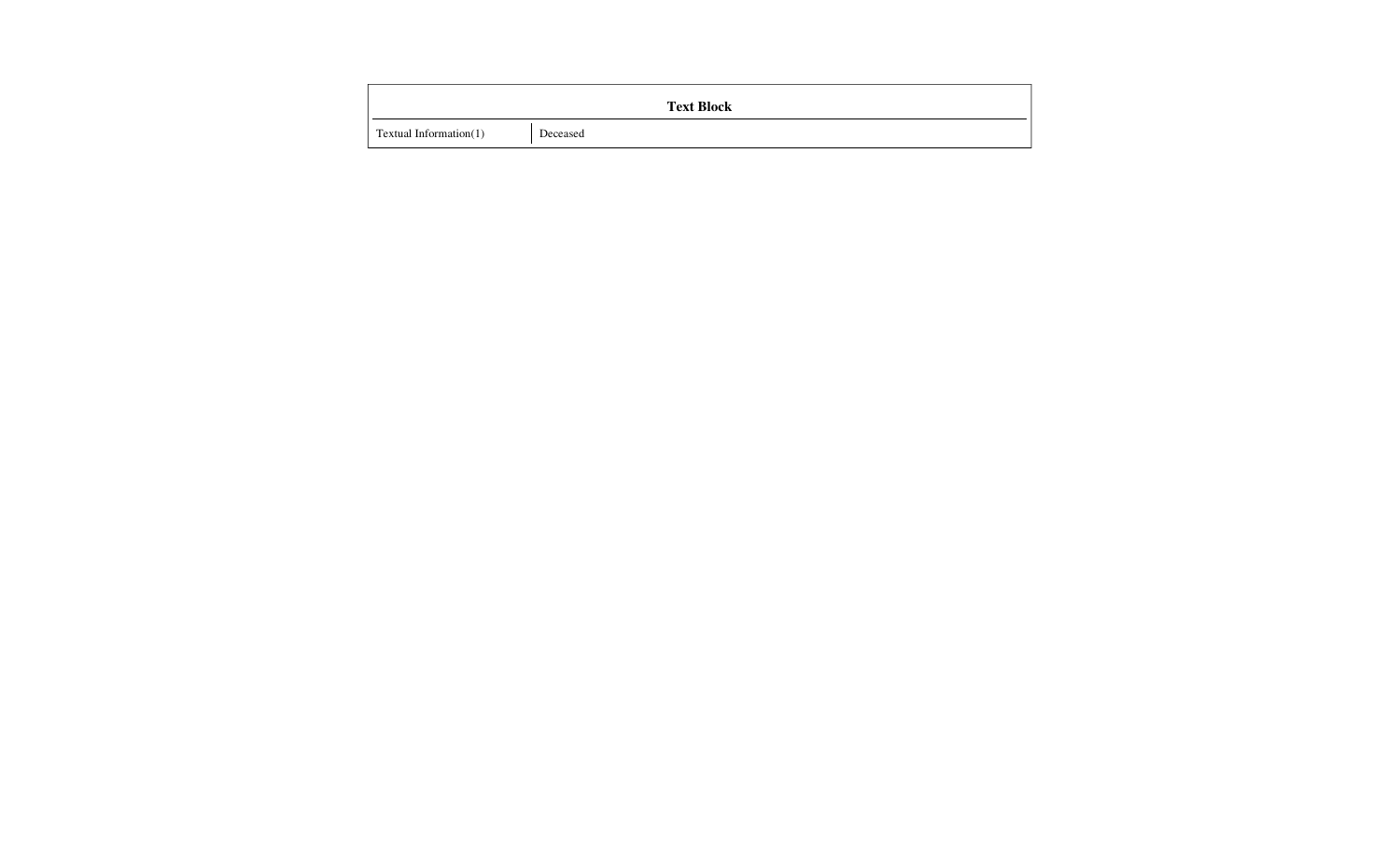| Any Other (specify)                                                                                                      |                                                               |                                                                                                             |                          |  |  |  |  |  |  |  |
|--------------------------------------------------------------------------------------------------------------------------|---------------------------------------------------------------|-------------------------------------------------------------------------------------------------------------|--------------------------|--|--|--|--|--|--|--|
| Searial No.                                                                                                              | $\mathbf{1}$                                                  | $\sqrt{2}$                                                                                                  |                          |  |  |  |  |  |  |  |
| Category                                                                                                                 | <b>Bodies Corporate</b>                                       | <b>Bodies Corporate</b>                                                                                     | Click here to<br>go back |  |  |  |  |  |  |  |
| Name of the<br>Shareholders (I)                                                                                          | Gulab Merchandise<br>Private Limited                          | Vibrant Reality Infra Private Limited (Formerly known as Vibrant<br>Finance and Investment Private Limited) |                          |  |  |  |  |  |  |  |
| PAN(II)                                                                                                                  | AACCG4079Q                                                    | AAACV0104B                                                                                                  | Total                    |  |  |  |  |  |  |  |
| No. of the<br>Shareholders (I)                                                                                           | $\mathbf{1}$                                                  | $\mathbf{1}$                                                                                                | $\overline{c}$           |  |  |  |  |  |  |  |
| No. of fully paid<br>up equity shares<br>held (IV)                                                                       | 144825                                                        | 116500                                                                                                      | 261325                   |  |  |  |  |  |  |  |
| No. Of Partly paid-<br>up equity shares<br>$\text{held}(V)$                                                              |                                                               |                                                                                                             |                          |  |  |  |  |  |  |  |
| No. Of shares<br>underlying<br>Depository<br>Receipts (VI)                                                               |                                                               |                                                                                                             |                          |  |  |  |  |  |  |  |
| Total nos. shares<br>held $(VII) = (IV) +$<br>$(V)+(VI)$                                                                 | 144825                                                        | 116500                                                                                                      | 261325                   |  |  |  |  |  |  |  |
| Shareholding as a<br>$%$ of total no. of<br>shares (calculated<br>as per SCRR,<br>1957) (VIII) As a<br>$%$ of $(A+B+C2)$ | 4.33                                                          | 3.48                                                                                                        | 7.82                     |  |  |  |  |  |  |  |
|                                                                                                                          | Number of Voting Rights held in each class of securities (IX) |                                                                                                             |                          |  |  |  |  |  |  |  |
| Class eg: $X$                                                                                                            | 144825                                                        | 116500                                                                                                      | 261325                   |  |  |  |  |  |  |  |
| Class eg:y                                                                                                               |                                                               |                                                                                                             |                          |  |  |  |  |  |  |  |
| Total                                                                                                                    | 144825                                                        | 116500                                                                                                      | 261325                   |  |  |  |  |  |  |  |
| Total as a % of<br>Total Voting rights                                                                                   | 4.33                                                          | 3.48                                                                                                        | 7.82                     |  |  |  |  |  |  |  |
| No. Of Shares<br>Underlying<br>Outstanding                                                                               |                                                               |                                                                                                             |                          |  |  |  |  |  |  |  |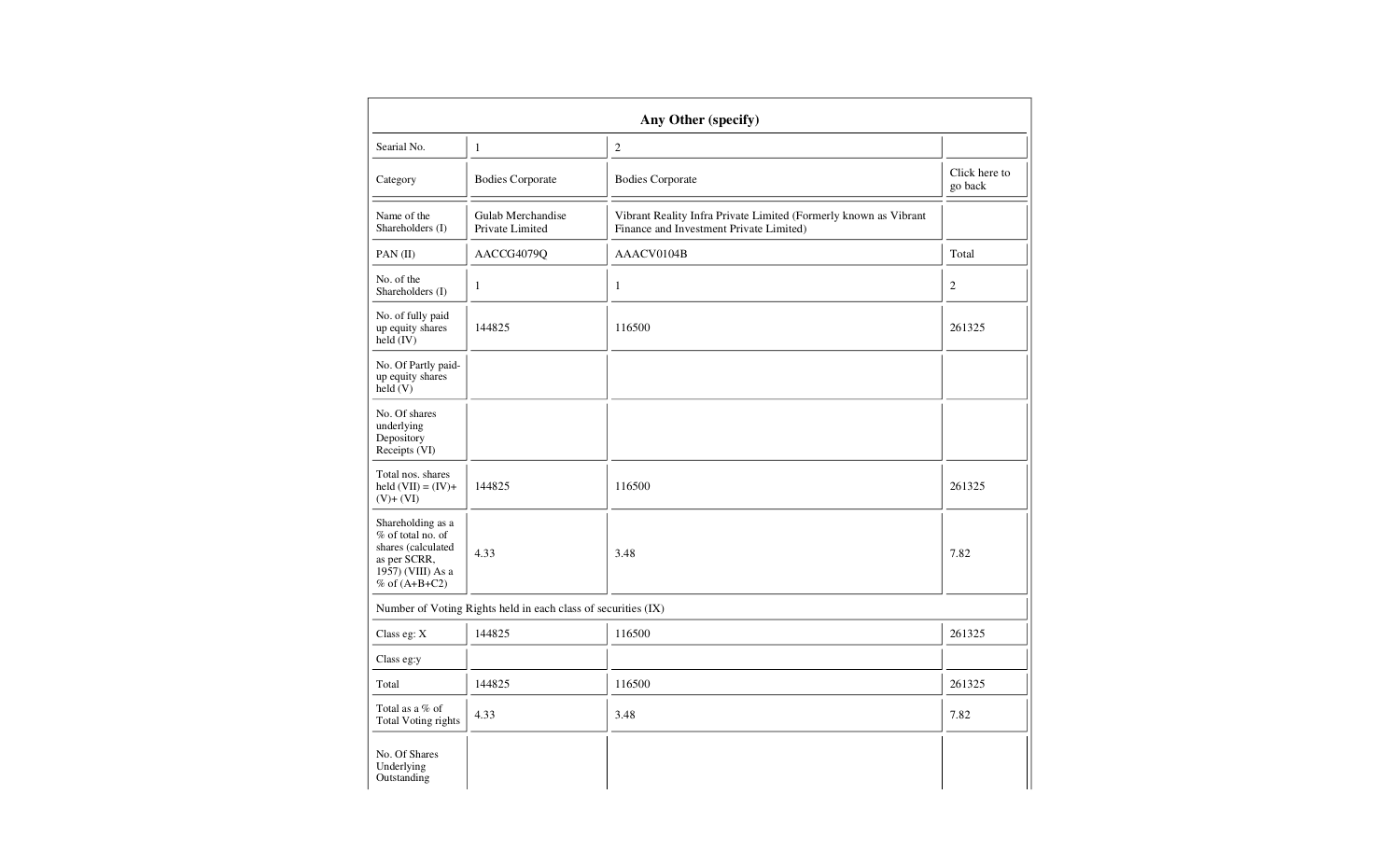| convertible<br>securities $(X)$                                                                                                                                                       |                                                         |                |        |
|---------------------------------------------------------------------------------------------------------------------------------------------------------------------------------------|---------------------------------------------------------|----------------|--------|
| No. of Shares<br>Underlying<br>Outstanding<br>Warrants (Xi)                                                                                                                           |                                                         |                |        |
| No. Of Shares<br>Underlying<br>Outstanding<br>convertible<br>securities and No.<br>Of Warrants (Xi)<br>(a)                                                                            |                                                         |                |        |
| Shareholding, as a<br>% assuming full<br>conversion of<br>convertible<br>securities (as a<br>percentage of<br>diluted share<br>capital) (XI)= (VII)<br>$+(X)$ As a % of<br>$(A+B+C2)$ | 4.33                                                    | 3.48           | 7.82   |
| Number of Locked in shares (XII)                                                                                                                                                      |                                                         |                |        |
| No. $(a)$                                                                                                                                                                             |                                                         |                |        |
| As a % of total<br>Shares held (b)                                                                                                                                                    |                                                         |                |        |
|                                                                                                                                                                                       | Number of Shares pledged or otherwise encumbered (XIII) |                |        |
| No. (a)                                                                                                                                                                               |                                                         |                |        |
| As a % of total<br>Shares held (b)                                                                                                                                                    |                                                         |                |        |
| Number of equity<br>shares held in<br>dematerialized<br>form (XIV)                                                                                                                    | 144825                                                  | 116500         | 261325 |
| Reason for not providing PAN                                                                                                                                                          |                                                         |                |        |
| Reason for not<br>providing PAN                                                                                                                                                       |                                                         |                |        |
| Shareholder type                                                                                                                                                                      | Promoter Group                                          | Promoter Group |        |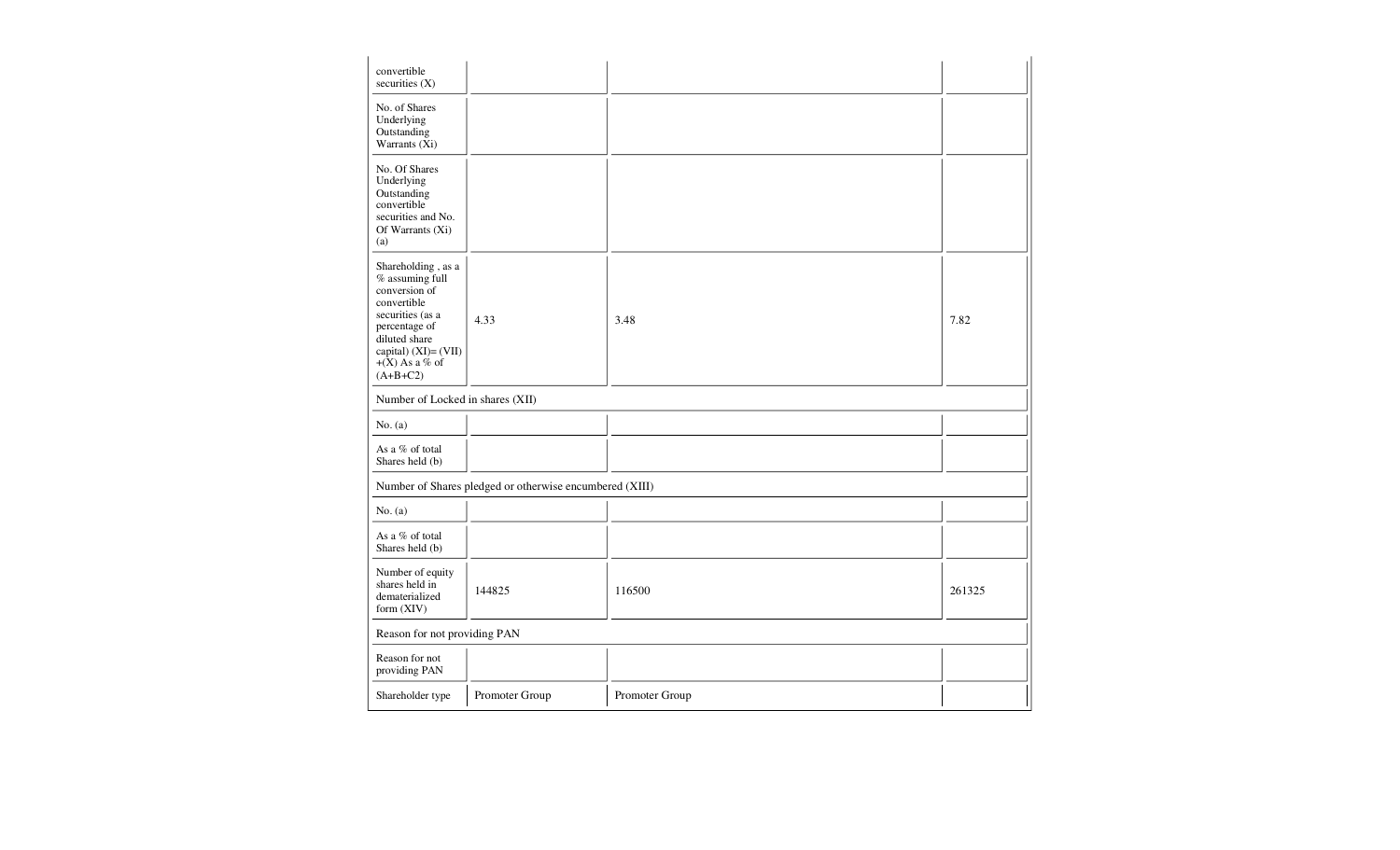| Individuals - ii. Individual shareholders holding nominal share capital in excess of Rs. 2 lakhs.                      |                                                               |                      |                |                       |                       |  |  |  |  |  |  |
|------------------------------------------------------------------------------------------------------------------------|---------------------------------------------------------------|----------------------|----------------|-----------------------|-----------------------|--|--|--|--|--|--|
| Searial No.                                                                                                            | $\mathbf{1}$                                                  | $\boldsymbol{2}$     | $\mathfrak{Z}$ | $\overline{4}$        |                       |  |  |  |  |  |  |
| Name of the<br>Shareholders (I)                                                                                        | Dheeraj Kumar Lohia                                           | Mahendra Girdharilal | Sangeetha S    | Soham Ashokkumar Shah | Click here to go back |  |  |  |  |  |  |
| PAN(II)                                                                                                                | AHCPK2417L                                                    | AAAPW1327L           | AIJPS3739F     | EPCPS3456F            | Total                 |  |  |  |  |  |  |
| No. of fully paid<br>up equity shares<br>held (IV)                                                                     | 43010                                                         | 44909                | 51150          | 235972                | 375041                |  |  |  |  |  |  |
| No. Of Partly paid-<br>up equity shares<br>$\text{held}(V)$                                                            |                                                               |                      |                |                       |                       |  |  |  |  |  |  |
| No. Of shares<br>underlying<br>Depository<br>Receipts (VI)                                                             |                                                               |                      |                |                       |                       |  |  |  |  |  |  |
| Total nos. shares<br>held $(VII) = (IV) +$<br>$(V)+(VI)$                                                               | 43010                                                         | 44909                | 51150          | 235972                | 375041                |  |  |  |  |  |  |
| Shareholding as a<br>$%$ of total no. of<br>shares (calculated<br>as per SCRR,<br>1957) (VIII) As a<br>% of $(A+B+C2)$ | 1.29                                                          | 1.34                 | 1.53           | 7.06                  | 11.22                 |  |  |  |  |  |  |
|                                                                                                                        | Number of Voting Rights held in each class of securities (IX) |                      |                |                       |                       |  |  |  |  |  |  |
| Class eg: $X$                                                                                                          | 43010                                                         | 44909                | 51150          | 235972                | 375041                |  |  |  |  |  |  |
| Class eg:y                                                                                                             |                                                               |                      |                |                       |                       |  |  |  |  |  |  |
| Total                                                                                                                  | 43010                                                         | 44909                | 51150          | 235972                | 375041                |  |  |  |  |  |  |
| Total as a % of<br>Total Voting rights                                                                                 | 1.29                                                          | 1.34                 | 1.53           | 7.06                  | 11.22                 |  |  |  |  |  |  |
| No. Of Shares<br>Underlying<br>Outstanding<br>convertible<br>securities $(X)$                                          |                                                               |                      |                |                       |                       |  |  |  |  |  |  |
| No. of Shares<br>Underlying<br>Outstanding<br>Warrants (Xi)                                                            |                                                               |                      |                |                       |                       |  |  |  |  |  |  |
|                                                                                                                        |                                                               |                      |                |                       |                       |  |  |  |  |  |  |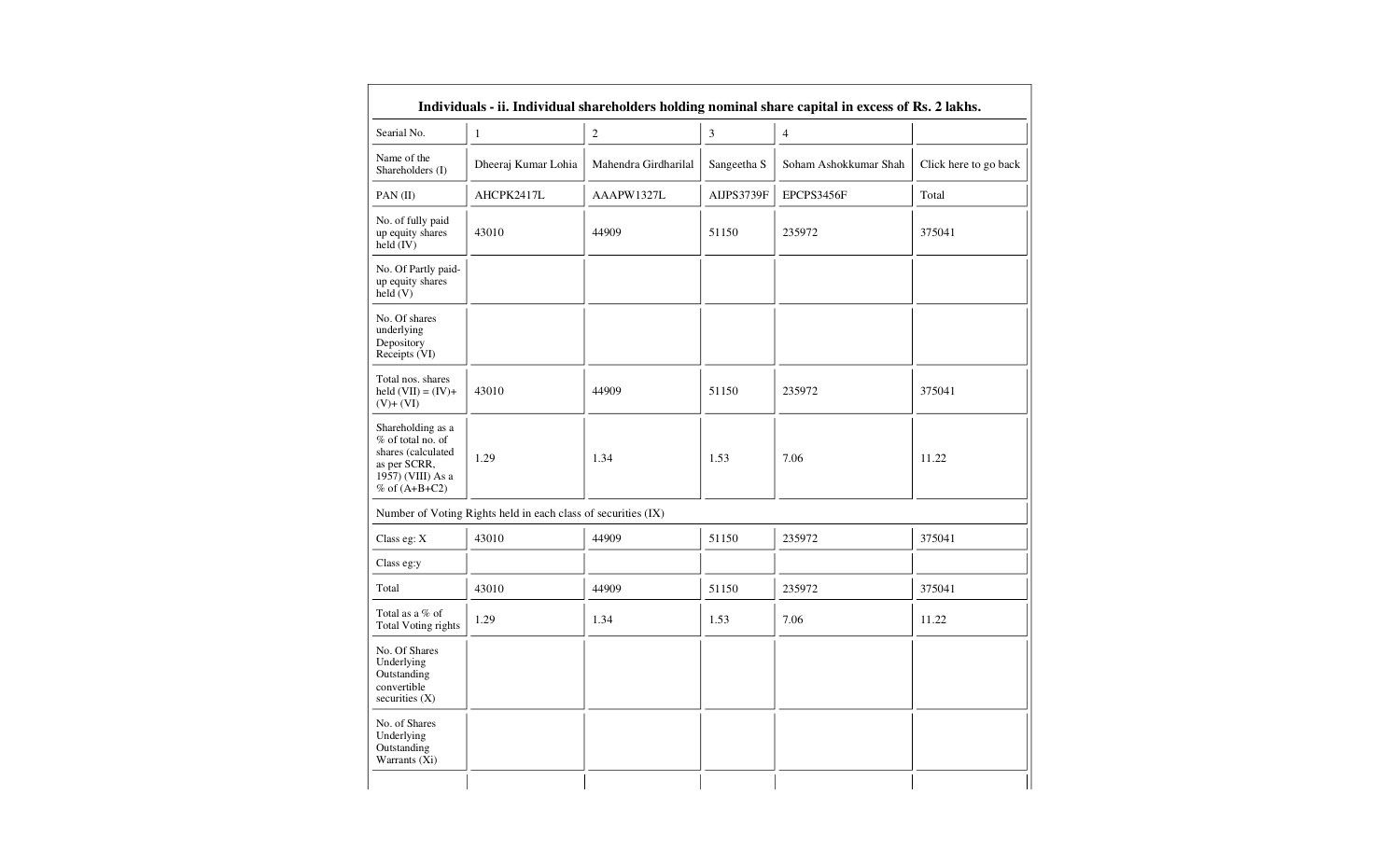| No. Of Shares<br>Underlying<br>Outstanding<br>convertible<br>securities and No.<br>Of Warrants $(X_i)$<br>(a)                                                                                    |                              |       |       |        |        |  |  |  |  |
|--------------------------------------------------------------------------------------------------------------------------------------------------------------------------------------------------|------------------------------|-------|-------|--------|--------|--|--|--|--|
| Shareholding, as a<br>$\%$ assuming full<br>conversion of<br>convertible<br>securities (as a<br>1.29<br>percentage of<br>diluted share<br>capital) (XI)= (VII)<br>$+(X)$ As a % of<br>$(A+B+C2)$ |                              | 1.34  | 1.53  | 7.06   | 11.22  |  |  |  |  |
| Number of Locked in shares (XII)                                                                                                                                                                 |                              |       |       |        |        |  |  |  |  |
| No. (a)                                                                                                                                                                                          |                              |       |       |        |        |  |  |  |  |
| As a % of total<br>Shares held (b)                                                                                                                                                               |                              |       |       |        |        |  |  |  |  |
| Number of equity<br>shares held in<br>43010<br>dematerialized<br>form (XIV)                                                                                                                      |                              | 44909 | 51150 | 235972 | 375041 |  |  |  |  |
|                                                                                                                                                                                                  | Reason for not providing PAN |       |       |        |        |  |  |  |  |
| Reason for not<br>providing PAN                                                                                                                                                                  |                              |       |       |        |        |  |  |  |  |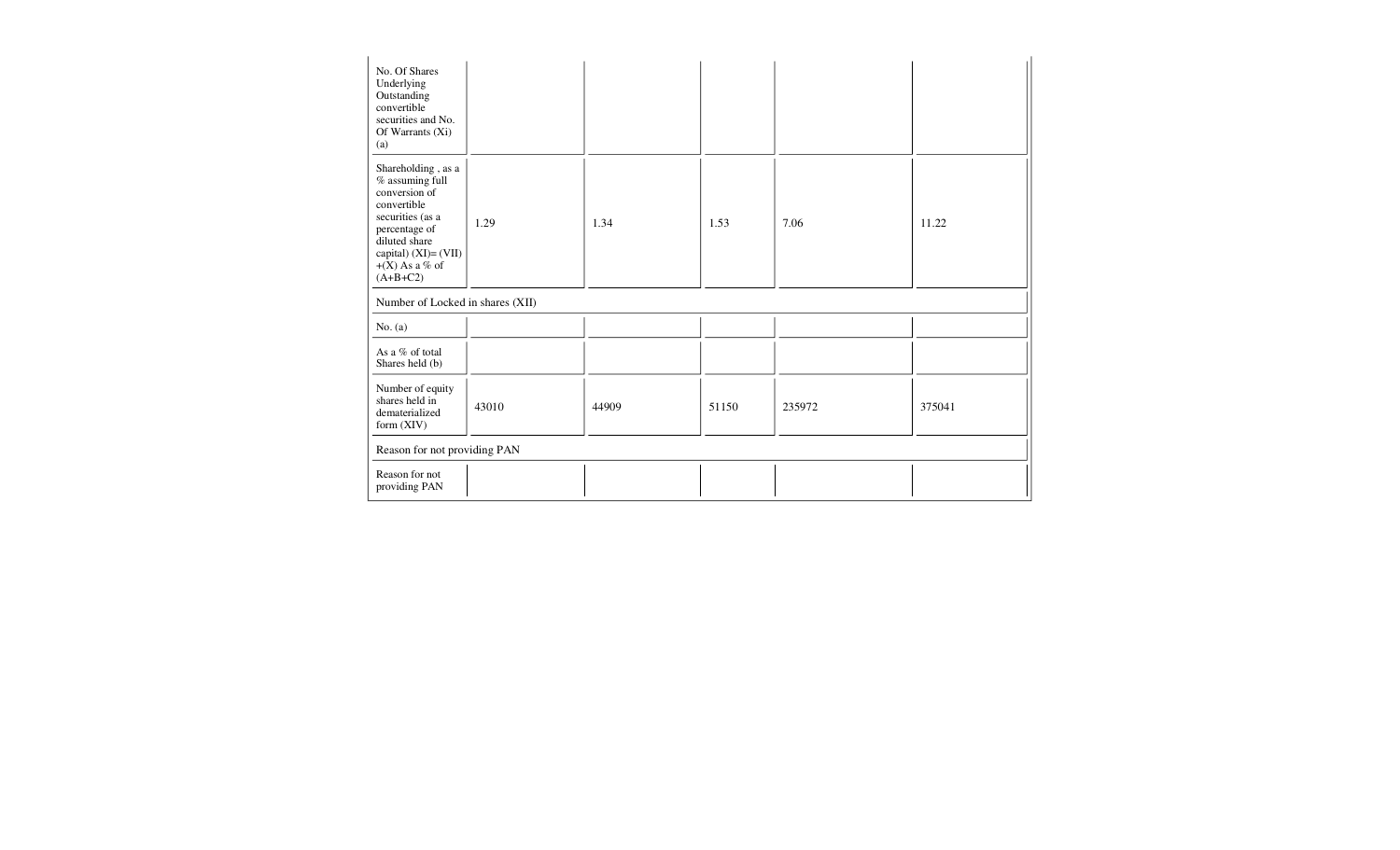| Any Other (specify)                                                                                                  |                      |                |                              |                     |                            |                                                      |  |  |  |  |
|----------------------------------------------------------------------------------------------------------------------|----------------------|----------------|------------------------------|---------------------|----------------------------|------------------------------------------------------|--|--|--|--|
| Searial No.                                                                                                          | $\mathbf{1}$         | $\overline{2}$ | 3                            | $\overline{4}$      | 5                          | 6                                                    |  |  |  |  |
| Category                                                                                                             | <b>IEPF</b>          | <b>HUF</b>     | Non-Resident Indian<br>(NRI) | Clearing<br>Members | <b>Bodies</b><br>Corporate | <b>Bodies Corporate</b>                              |  |  |  |  |
| Category / More<br>than 1 percentage                                                                                 | Category             | Category       | Category                     | Category            | Category                   | More than 1 percentage of<br>shareholding            |  |  |  |  |
| Name of the<br>Shareholders (I)                                                                                      |                      |                |                              |                     |                            | <b>Strategic Capital Partners</b><br>Private Limited |  |  |  |  |
| PAN(II)                                                                                                              |                      |                |                              |                     |                            | AAXCS0909G                                           |  |  |  |  |
| No. of the<br>Shareholders (I)                                                                                       | $\mathbf{1}$         | 38             | 21                           | 5                   | 24                         | $\mathbf{1}$                                         |  |  |  |  |
| No. of fully paid<br>up equity shares<br>held (IV)                                                                   | 47307                | 34944<br>17964 |                              | 2013                | 291363                     | 245316                                               |  |  |  |  |
| No. Of Partly paid-<br>up equity shares<br>$\text{held} (V)$                                                         |                      |                |                              |                     |                            |                                                      |  |  |  |  |
| No. Of shares<br>underlying<br>Depository<br>Receipts (VI)                                                           |                      |                |                              |                     |                            |                                                      |  |  |  |  |
| Total nos. shares<br>held $(VII) = (IV) +$<br>$(V)+(VI)$                                                             | 47307                | 34944          | 17964                        | 2013                | 291363                     | 245316                                               |  |  |  |  |
| Shareholding as a<br>% of total no. of<br>shares (calculated<br>as per SCRR,<br>1957) (VIII) As a<br>% of $(A+B+C2)$ | 1.42<br>1.05<br>0.54 |                |                              | 0.06<br>8.71        |                            | 7.34                                                 |  |  |  |  |
| Number of Voting Rights held in each class of securities (IX)                                                        |                      |                |                              |                     |                            |                                                      |  |  |  |  |
| Class eg: $X$                                                                                                        | 47307                | 34944          | 17964                        | 2013                | 291363                     | 245316                                               |  |  |  |  |
| Class eg:y                                                                                                           |                      |                |                              |                     |                            |                                                      |  |  |  |  |
| Total                                                                                                                | 47307                | 34944          | 17964                        | 2013                | 291363                     | 245316                                               |  |  |  |  |
| Total as a % of<br>Total Voting rights                                                                               | 1.42                 | 1.05           | 0.54                         | 0.06                | 8.71                       | 7.34                                                 |  |  |  |  |
| No. Of Shares<br>Underlying                                                                                          |                      |                |                              |                     |                            |                                                      |  |  |  |  |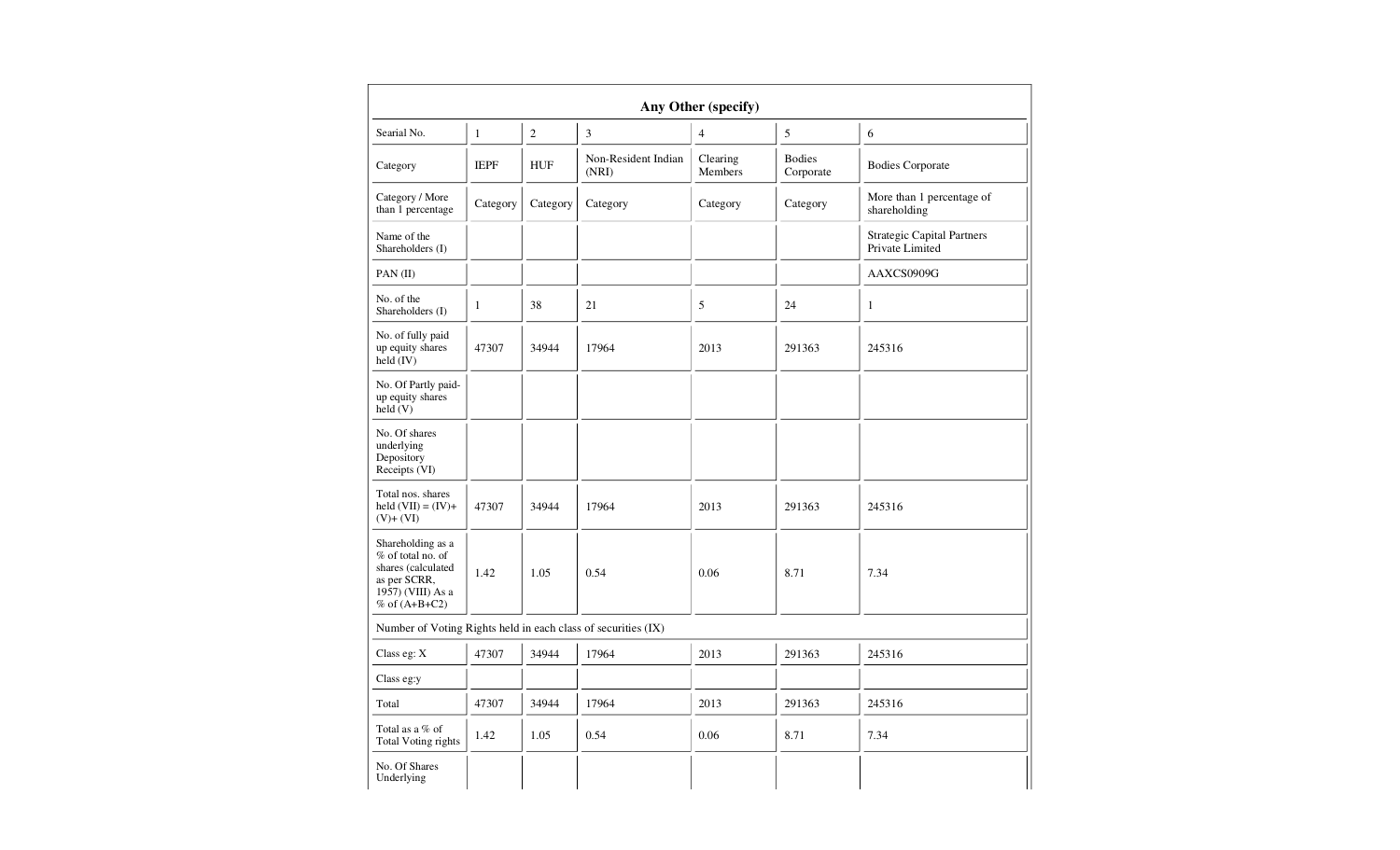| Outstanding<br>convertible<br>securities $(X)$                                                                                                                                           |       |       |       |      |        |        |  |
|------------------------------------------------------------------------------------------------------------------------------------------------------------------------------------------|-------|-------|-------|------|--------|--------|--|
| No. of Shares<br>Underlying<br>Outstanding<br>Warrants (Xi)                                                                                                                              |       |       |       |      |        |        |  |
| No. Of Shares<br>Underlying<br>Outstanding<br>convertible<br>securities and No.<br>Of Warrants (Xi)<br>(a)                                                                               |       |       |       |      |        |        |  |
| Shareholding, as a<br>% assuming full<br>conversion of<br>convertible<br>securities (as a<br>percentage of<br>diluted share<br>capital) $(XI) = (VII)$<br>$+(X)$ As a % of<br>$(A+B+C2)$ | 1.42  | 1.05  | 0.54  | 0.06 | 8.71   | 7.34   |  |
| Number of Locked in shares (XII)                                                                                                                                                         |       |       |       |      |        |        |  |
| No. (a)                                                                                                                                                                                  |       |       |       |      |        |        |  |
| As a % of total<br>Shares held (b)                                                                                                                                                       |       |       |       |      |        |        |  |
| Number of equity<br>shares held in<br>dematerialized<br>form $(XIV)$                                                                                                                     | 47307 | 34944 | 17964 | 2013 | 272671 | 245316 |  |
| Reason for not providing PAN                                                                                                                                                             |       |       |       |      |        |        |  |
| Reason for not<br>providing PAN                                                                                                                                                          |       |       |       |      |        |        |  |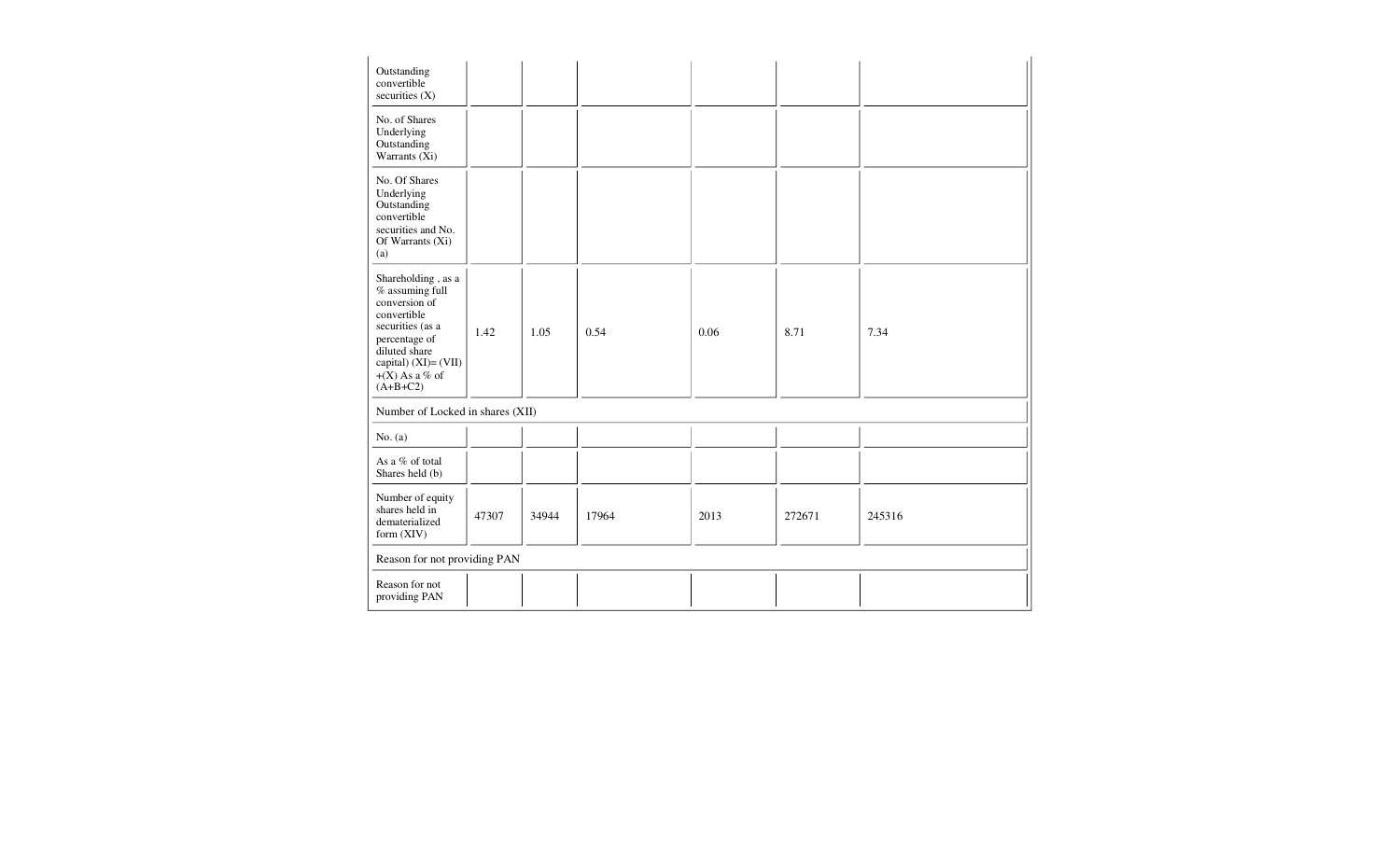| Any Other (specify)                                                                                                    |                       |  |  |  |  |  |  |  |
|------------------------------------------------------------------------------------------------------------------------|-----------------------|--|--|--|--|--|--|--|
| Searial No.                                                                                                            |                       |  |  |  |  |  |  |  |
| Category                                                                                                               |                       |  |  |  |  |  |  |  |
| Category / More<br>than 1 percentage                                                                                   |                       |  |  |  |  |  |  |  |
| Name of the<br>Shareholders (I)                                                                                        | Click here to go back |  |  |  |  |  |  |  |
| PAN (II)                                                                                                               | Total                 |  |  |  |  |  |  |  |
| No. of the<br>Shareholders (I)                                                                                         | 89                    |  |  |  |  |  |  |  |
| No. of fully paid<br>up equity shares<br>$\text{held}(\text{IV})$                                                      | 393591                |  |  |  |  |  |  |  |
| No. Of Partly paid-<br>up equity shares<br>$\text{held}(V)$                                                            |                       |  |  |  |  |  |  |  |
| No. Of shares<br>underlying<br>Depository<br>Receipts (VI)                                                             |                       |  |  |  |  |  |  |  |
| Total nos. shares<br>held $(VII) = (IV) +$<br>$(V)+(VI)$                                                               | 393591                |  |  |  |  |  |  |  |
| Shareholding as a<br>% of total no. of<br>shares (calculated<br>as per SCRR,<br>1957) (VIII) As a<br>$%$ of $(A+B+C2)$ | 11.78                 |  |  |  |  |  |  |  |
| Number of Voting Rights held in each class of securities (IX)                                                          |                       |  |  |  |  |  |  |  |
| Class eg: X                                                                                                            | 393591                |  |  |  |  |  |  |  |
| Class eg:y                                                                                                             |                       |  |  |  |  |  |  |  |
| Total                                                                                                                  | 393591                |  |  |  |  |  |  |  |
| Total as a $\%$ of<br>Total Voting rights                                                                              | 11.78                 |  |  |  |  |  |  |  |
| No. Of Shares<br>Underlying<br>Outstanding                                                                             |                       |  |  |  |  |  |  |  |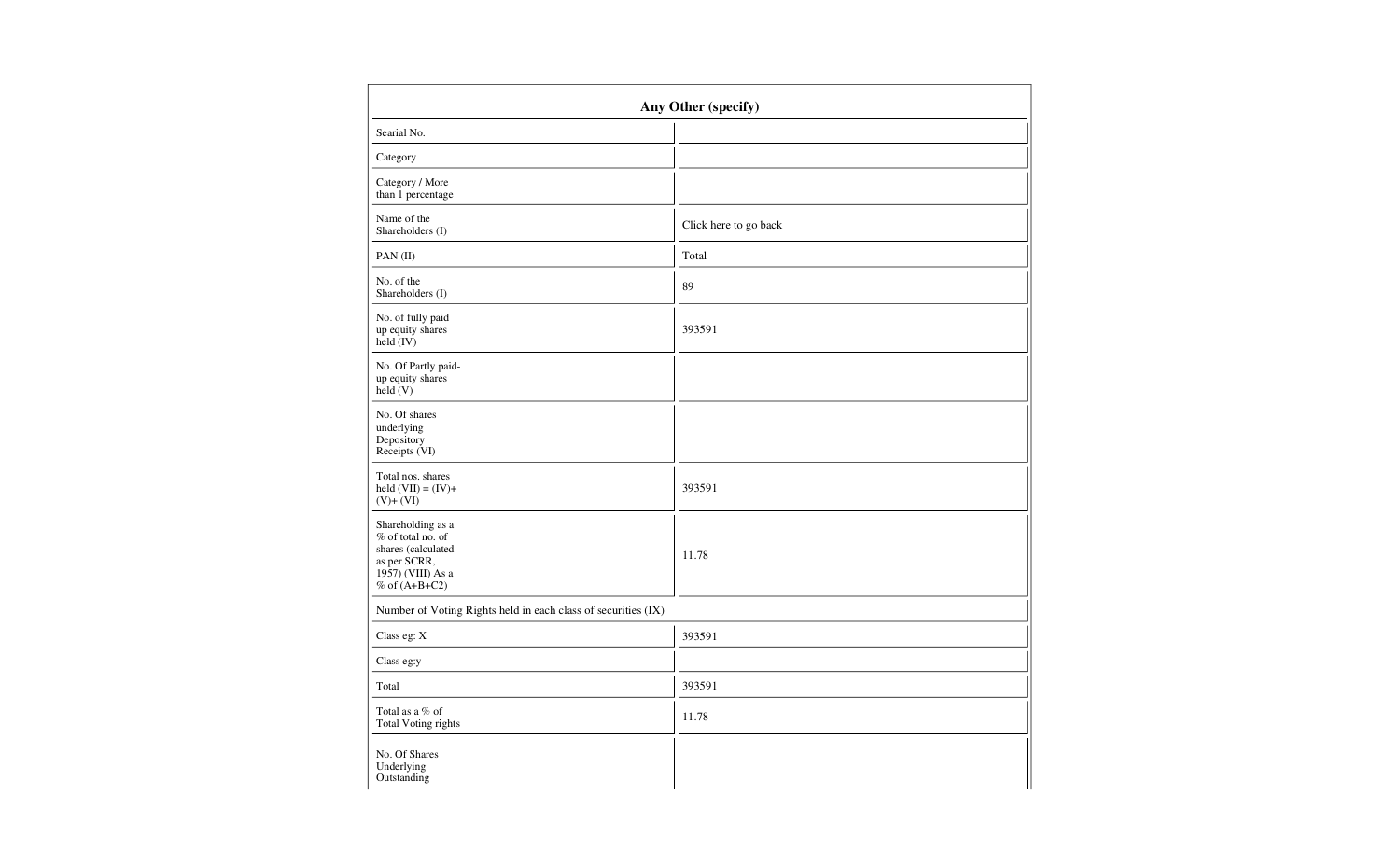| convertible<br>securities (X)                                                                                                                                                            |        |
|------------------------------------------------------------------------------------------------------------------------------------------------------------------------------------------|--------|
| No. of Shares<br>Underlying<br>Outstanding<br>Warrants $(X_i)$                                                                                                                           |        |
| No. Of Shares<br>Underlying<br>Outstanding<br>convertible<br>securities and No.<br>Of Warrants (Xi)<br>(a)                                                                               |        |
| Shareholding, as a<br>% assuming full<br>conversion of<br>convertible<br>securities (as a<br>percentage of<br>diluted share<br>capital) $(XI) = (VII)$<br>$+(X)$ As a % of<br>$(A+B+C2)$ | 11.78  |
| Number of Locked in shares (XII)                                                                                                                                                         |        |
| No. (a)                                                                                                                                                                                  |        |
| As a % of total<br>Shares held (b)                                                                                                                                                       |        |
| Number of equity<br>shares held in<br>dematerialized<br>form (XIV)                                                                                                                       | 374899 |
| Reason for not providing PAN                                                                                                                                                             |        |
| Reason for not<br>providing PAN                                                                                                                                                          |        |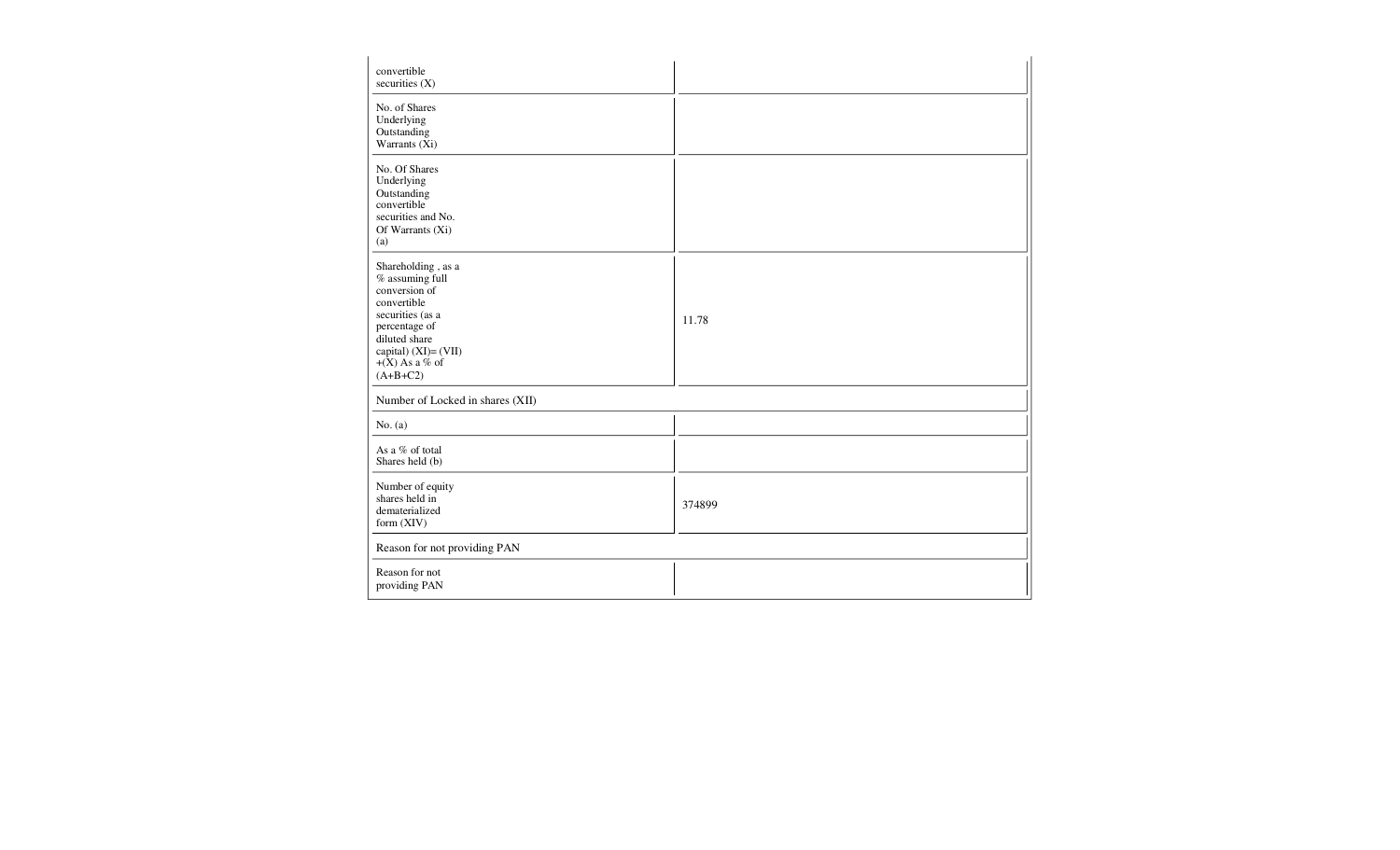| Details of Shares which remain unclaimed for Public |                           |                                                                   |                                   |                                                                                 |  |  |  |  |  |  |
|-----------------------------------------------------|---------------------------|-------------------------------------------------------------------|-----------------------------------|---------------------------------------------------------------------------------|--|--|--|--|--|--|
| Searial<br>No.                                      | Number of<br>shareholders | Outstanding shares held in demat or<br>unclaimed suspense account | voting rights<br>which are frozen | Disclosure of notes on shares which remain<br>unclaimed for public shareholders |  |  |  |  |  |  |
|                                                     |                           | 47307                                                             | 47307                             | Textual Information $(1)$                                                       |  |  |  |  |  |  |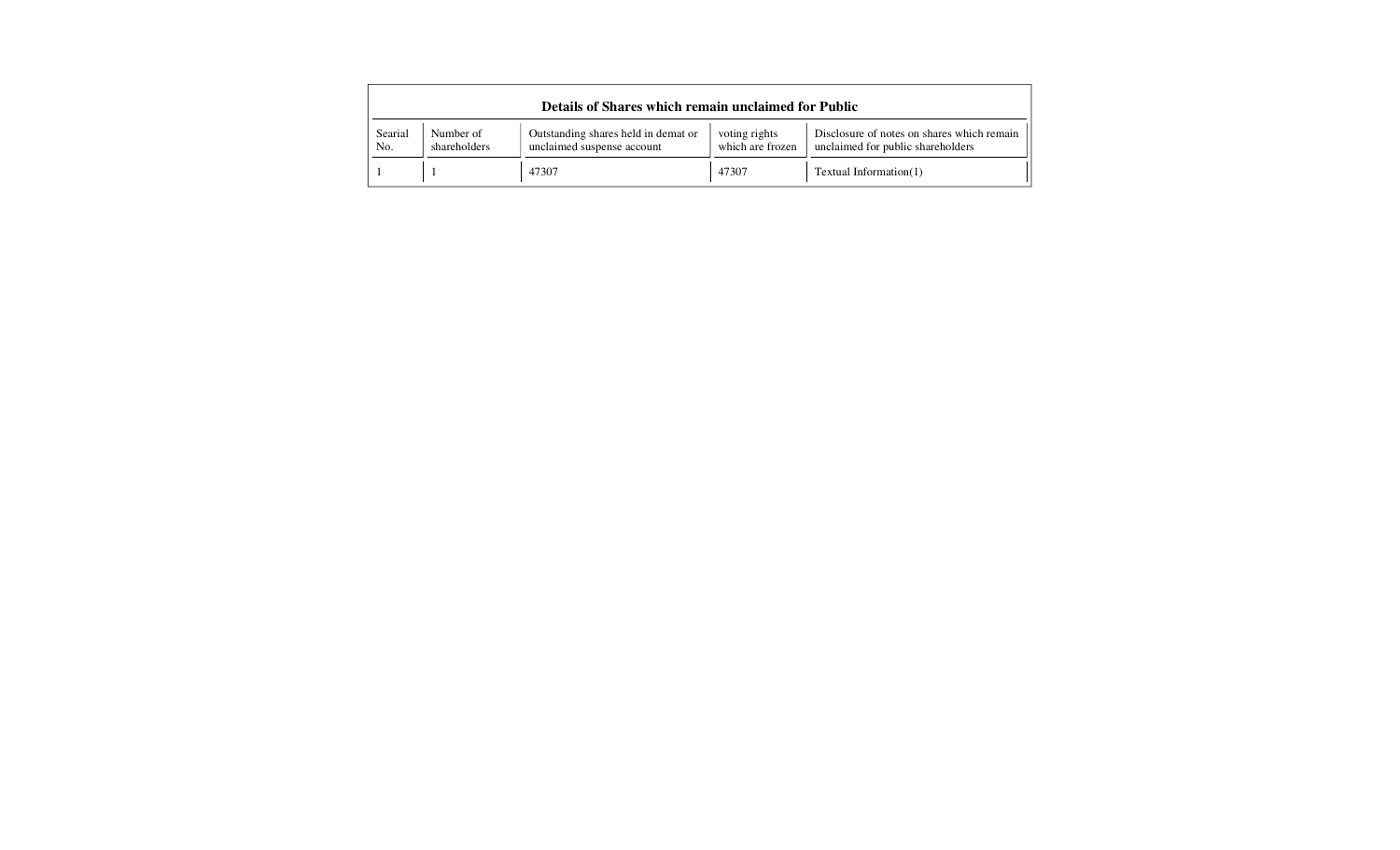|                        | <b>Text Block</b> |
|------------------------|-------------------|
| Textual Information(1) | <b>IEPF</b>       |